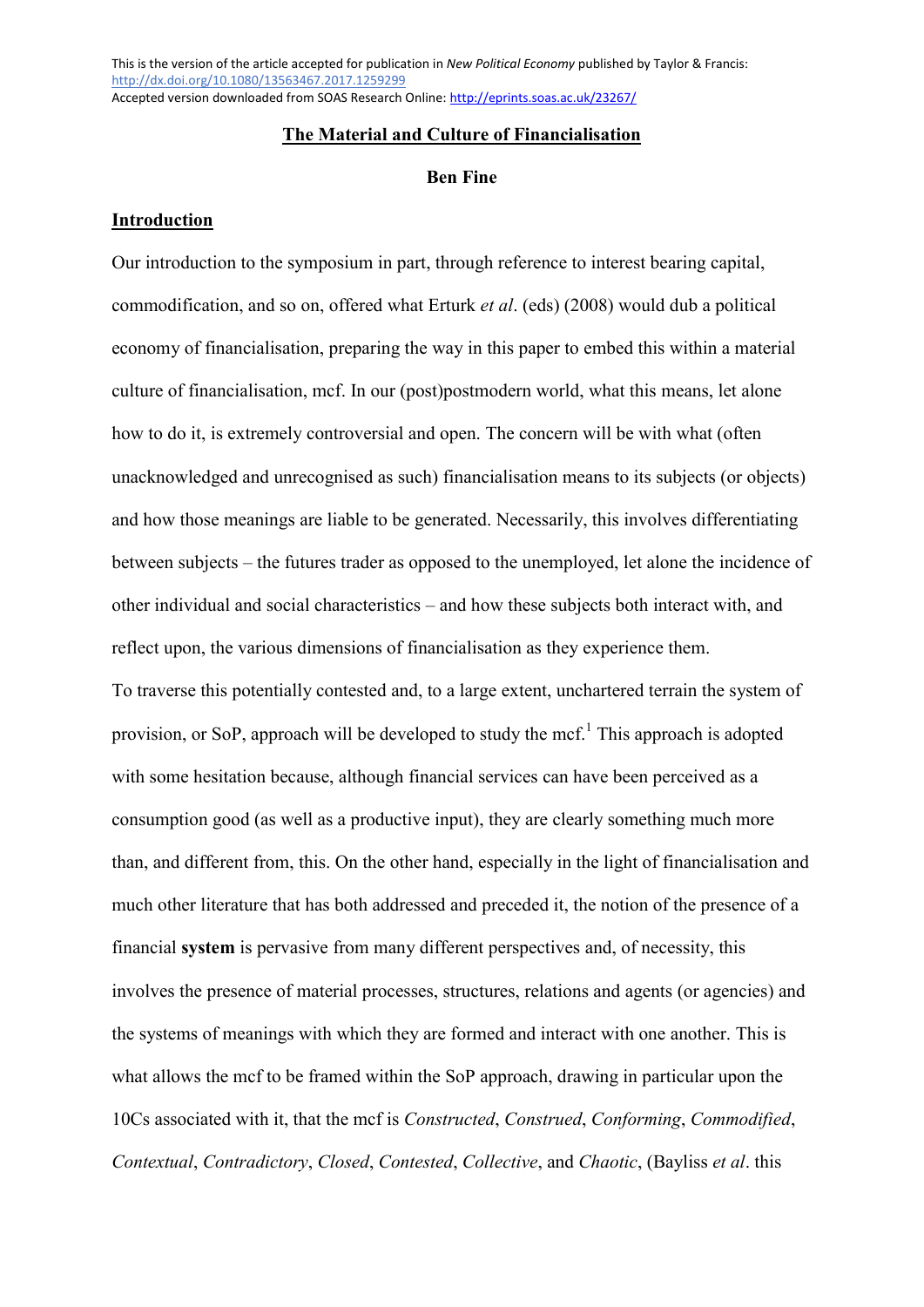issue). Given the origins of the SoP approach, some parallels will usefully be drawn between mcf and the material culture of consumption, particularly food, although not addressing the financialisation of food itself.<sup>2</sup> Significantly, despite the weight of financialisation of food, its impact upon food"s material culture, what we consume and what it means to us, seems distant if not negligible and unknown – at least until we start to look at, for example, systemic levels of malnutrition and obesity. In this respect, as will become apparent, there are considerable resonances with the mcf. By use of the 10Cs, the diverse pathways, by which the Foucauldian governance of the financialisation of everyday life prevails, can be fully confronted.

### **From SoP to finance**

The SoP approach to the material culture of consumption can be presented by taking Haug"s (1986) notion of "aesthetic illusion" as critical point of departure. Haug suggests that capitalist production degrades commodities as a means of cheapening them, and they can only be successfully sold by compensating for this degradation (and adulteration) $3$  by endowing them with meanings (and hence enhanced use value and appeal) through advertising that, for him in particular, deploys the persuasive powers of sexuality. This approach, however, suffers a number of deficiencies: production may become of higher not lower quality (through changes in processes, products and ingredients); advertising and sexuality are not the only, even major, determinants in bridging the putative aesthetic illusion; and, most important, how are the two sides of the aesthetic illusion (commodity as is relative to commodity as perceived) generated, reproduced and/or transformed and bridged as far as the consumer is concerned. In this respect, the aesthetic illusion can itself be seen to be illusory as it dissolves into investigating the meanings of consumption directly through its constituent determinants rather than indirectly through how it was previously and subsequently understood (and experienced) in light of change in provisioning. In other words, there is no possibility of bridging the gap spanned by the aesthetic illusion without knowing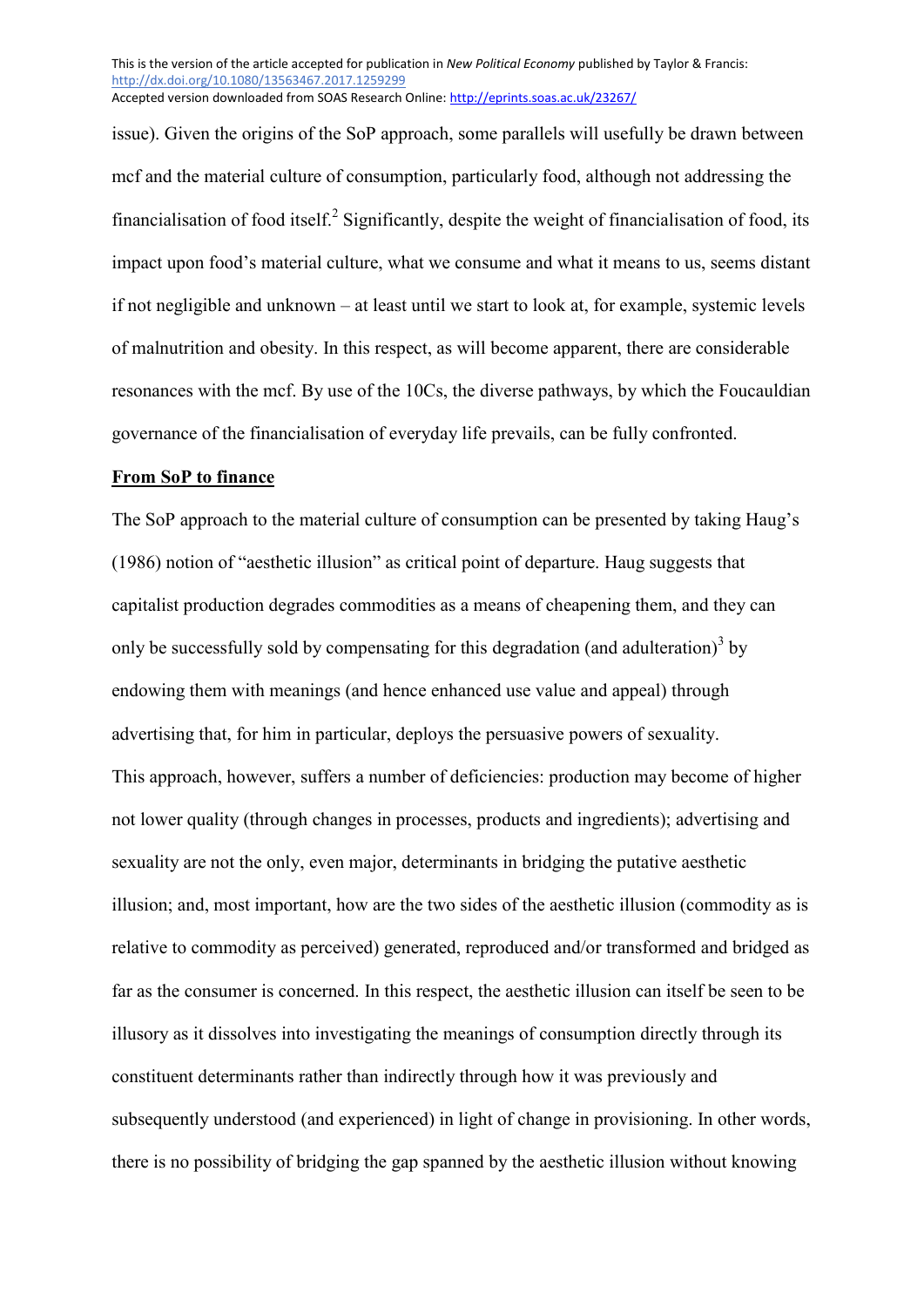where the two sides are –which themselves shift – and how they are (re)formed. So the commodity as is and as understood might just as well be addressed directly without reference to the aesthetic illusion.

The question is how. And, here at least, the aesthetic illusion offers some guidance in having pointed in a limited way to the ensemble of factors (if illegitimately confined to product degradation and sexualised advertising) that comprise the material practices and experiences that underpin the meaning of the consumed to the consumer. Furthermore, and this is characteristic of commodity consumption, $4$  those experiences and meanings are of two types – those that precede purchase (from which the consumer is essentially absented with minor, possibly exaggerated, exceptions in case of "custom built", relevant for personal financial plans, or the more general notion of trickle effects of consumer sovereignty) and those that follow it (although there are cycles of consumption and production). Significantly, there is some case to be made for an aesthetic illusion attached to finance as, especially with misselling, financial products are presented as other than they are, together with varieties of powers of persuasion (if not, generally, sexuality as opposed to less risky markers of security and reward, around the home, family and life choices such as fertility and retirement, for example).

In short, it is imperative to construct an understanding of financialisation and its material culture, or cultures, in tandem and balance with one another. Even for performativity, which emphasises the role of economists in making (financial) markets rather than vice-versa, and its most developed illustration, the Black-Scholes model as examined by McKenzie (2008), it is questionable whether financialisation would have failed to progress without the, arguably more important, pressures to liberalise financial markets (Fine 2016). For financialisation has witnessed the geographical, or internationalised, expansion of financial markets both nationally and internationally, with such activity breaching a rather different boundary by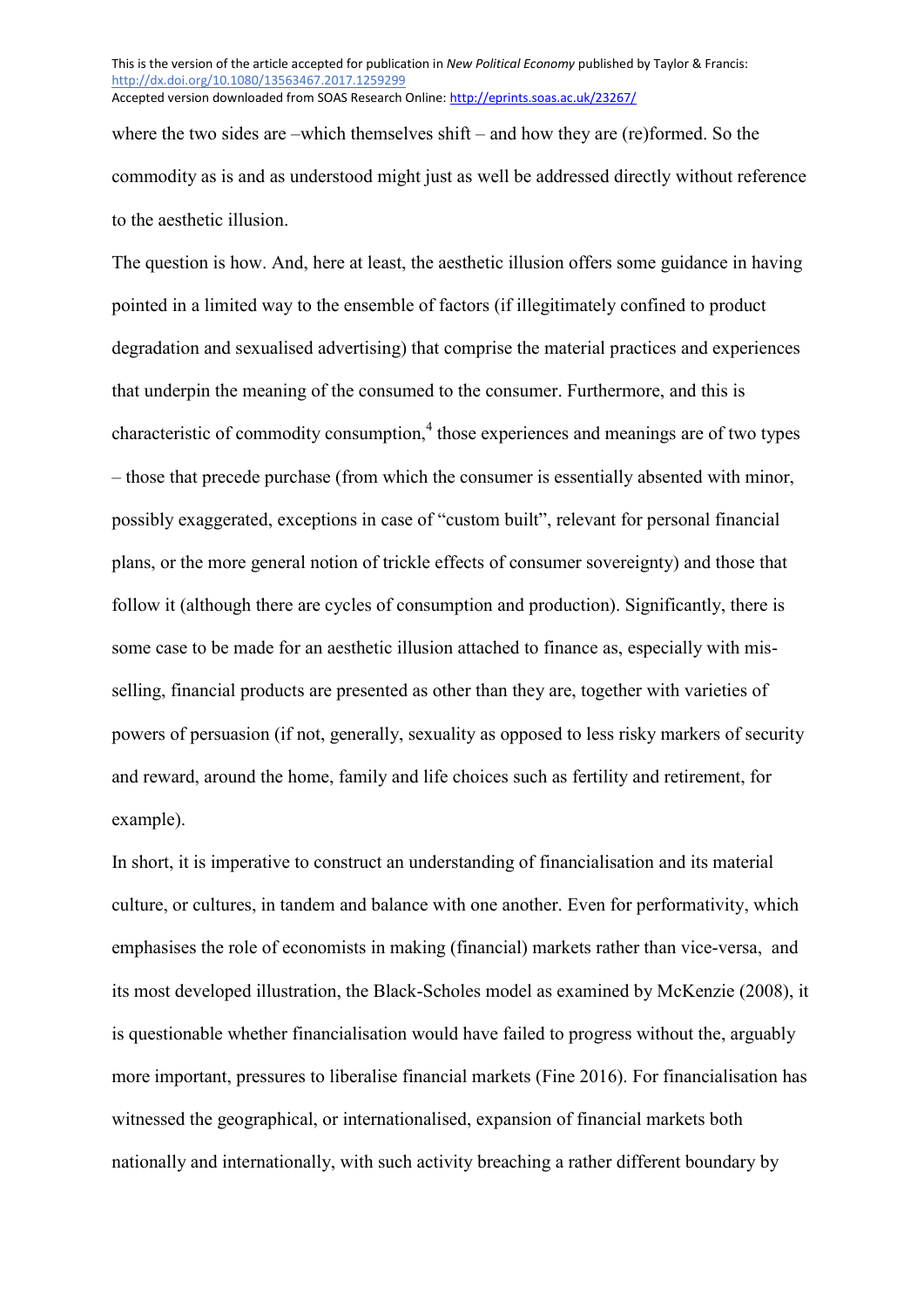being reinterpreted as constituting a contribution to GDP as opposed to mere transfers of income.<sup>5</sup> This is much more reflected than precipitated in the reconstruction of finance in the economics literature. And it is telling just how narrow has been the scope of application of the performativity thesis given the range and impact of financial markets involved.

## **MCF is** *Constructed* **and** *Construed*

More specifically, in contrast to performativity's emphasis on how economics makes the economy (and hence financialisation), the SoP approach to the material culture (of consumption) proceeds by reference to 10 characteristics, known as the 10Cs. And these will be applied here to the financial system (and financialisation). First, the financial system is *Constructed* (and reconstructed) through its material practices.<sup>6</sup> By this is understood not simply nor primarily the self-reflection upon the meanings attached to financialisation by financial subjects themselves. Rather how those meanings emerge depends upon the workings of the financial system itself as these evolve, impact and induce response in thought and deed. Such an approach is deemed essential because of the presumption (significantly, denied by performativity) that capitalism (and its associated financial system and financialisation) incorporate relations, structures and processes, within or against which agents must themselves react. This is not to suggest absence of independent agency only to situate it systemically, with different approaches to this displaying differences of emphasis, methods and theories around corresponding modes of interaction.<sup>7</sup>

Second, though, financial systems are *Construed*. Just as the consumer can be cynical about the sexuality deployed to promote (degraded) goods, so those engaging with the financial system do not necessarily accept the wisdoms or otherwise that it conveys deliberately or otherwise. Whatever the sources of experience and knowledge, these are reflected upon to a greater or lesser extent, and reacted to, or against, rather than simply received passively (which would also beg the question of who created the meanings that are being conveyed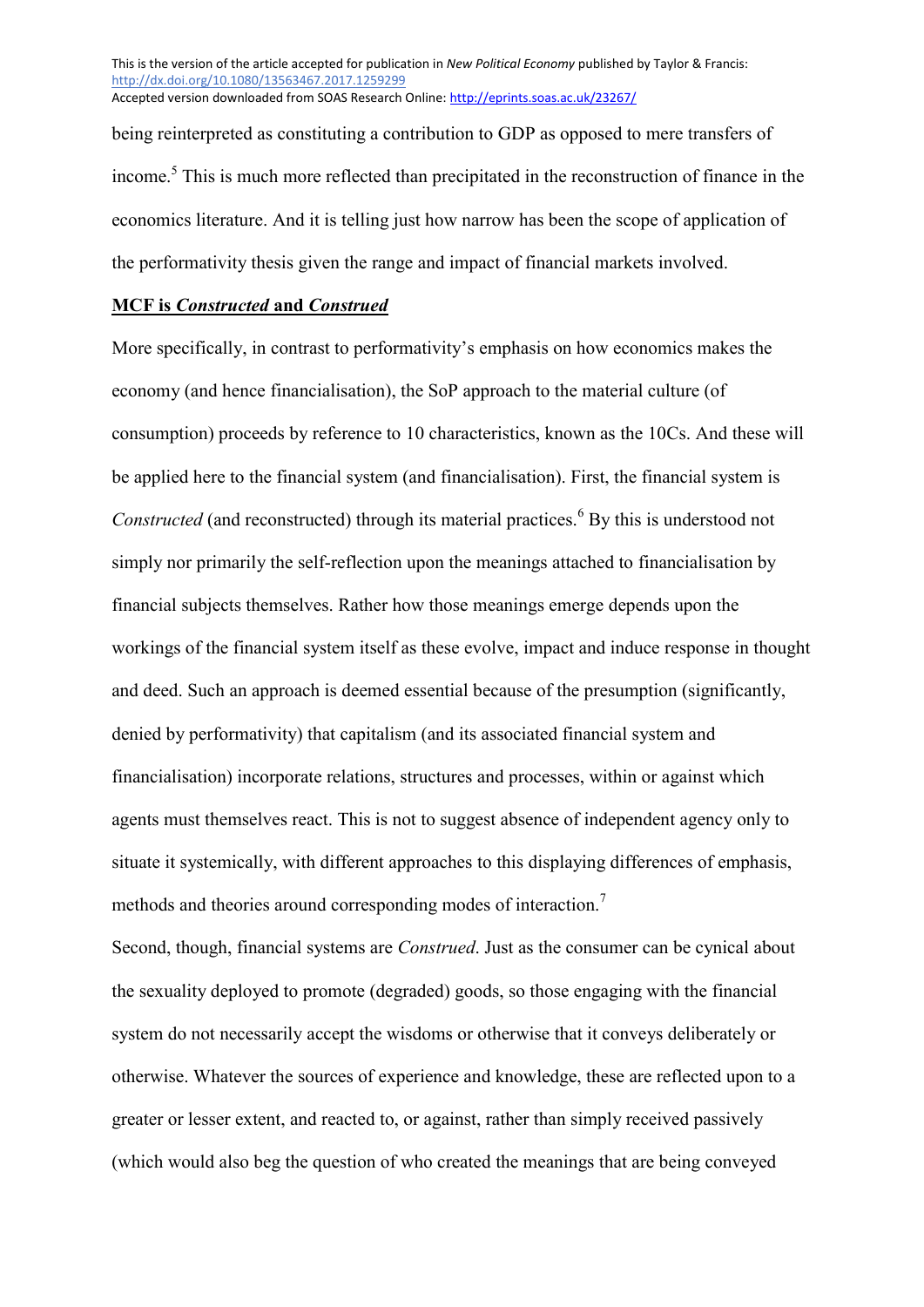alongside financial dealings). Cook *et al.* (2009), for example, ask homeowners to construe mortgaging in terms of animal-types. And, for Payne (2012), the right to buy a home is seen as an attempt to induce the culture of neoliberal consumer, see also (Robertson this issue). This conditioned construal of financialisation can be taken further and, once again, comparisons with consumer (or, more exactly food) culture is telling not least by reference to Fischler's (1988) 'omnivore's paradox' as critical point of departure. He suggests that, because we can eat anything, we run the risk of poisoning contingent upon our knowledge of food. But, he argues, our knowledge, and its attachment to potential harm or distaste (think horse meat), has been increasingly undermined by detachment from food's production, a consequence of (global) commodification bringing physical as well as knowledge distance from the sources of our diets in processes of production and distribution. As argued by Fine (1993 and 1998), however, by reference to what he terms the "diet paradox", our knowledge of the food is considerably greater in many respects than of our directly producing and consuming peasant ancestors if such they were. This is because direct knowledge and experience of production (and processing, wholesaling and retailing) are not the only sources of knowledge in general and of these elements in particular. Indeed, our current common knowledge of nutritional properties of foods did not exist as such in olden times, however nostalgically viewed.

But this does not mean that we organise our eating habits around such knowledge in the sense that we have a healthy diet that we target. Such is the rationale for posing the "diet" in place of the "omnivore"s paradox since, whilst everyone does have a diet ex post, it is not necessarily determined as such by ex ante intentions. Nor does it make sense to understand the determinants of diet by more or less deviation from what is constructed and construed to be ideal in healthy eating advice even if this does have some, not necessarily positive, influence. Further, how our knowledge and meanings of food are generated remains to be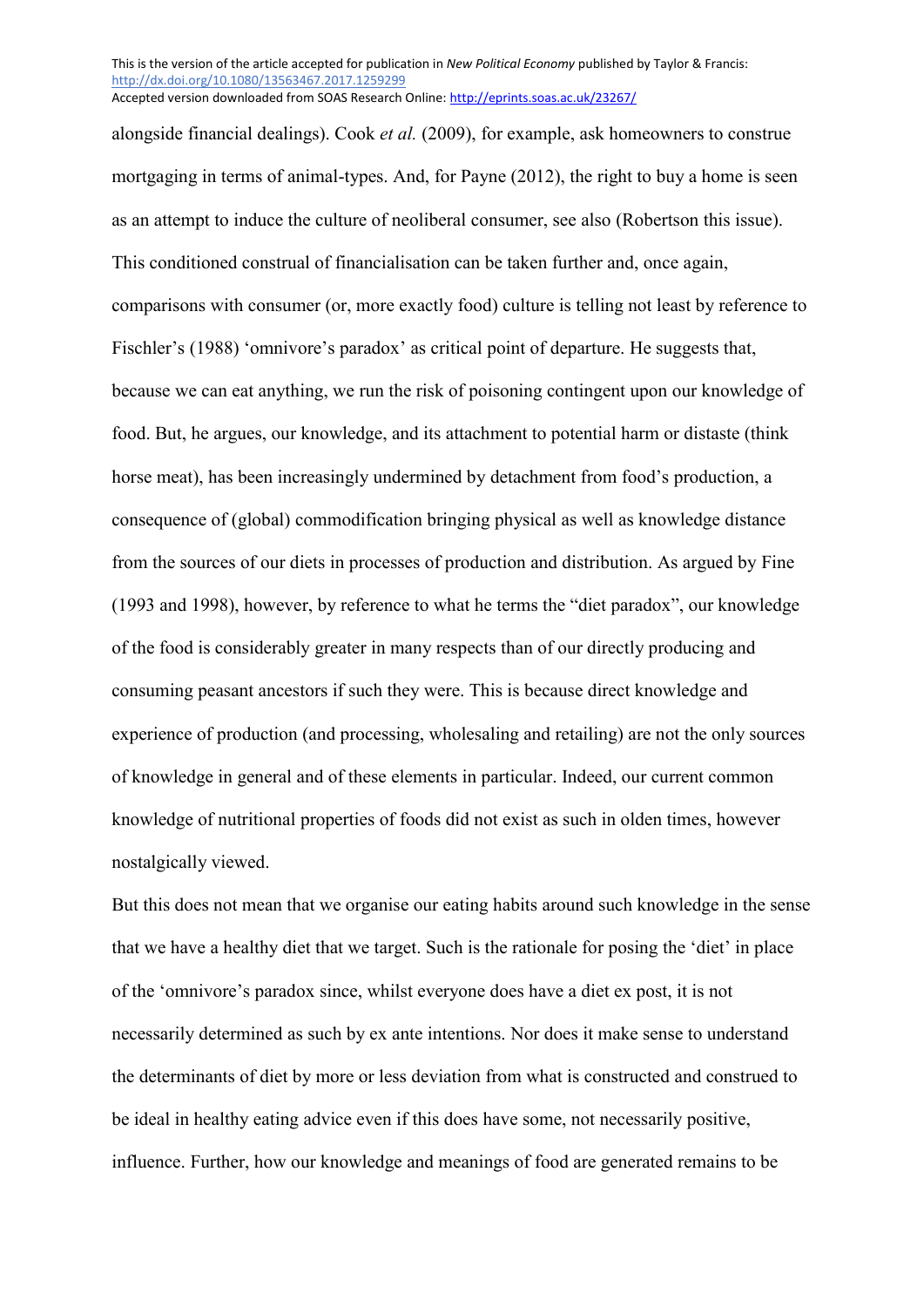explored (as descriptors like fair trade, organic, natural, and so on, are themselves constructed and construed as much by factors other than the physical properties of the foods themselves and how they are provided).

In case of financialisation, however, we are endowed with parallel paradoxes as for food, not least concerning our knowledges of finance. Despite the limited presence of immediate physical properties as such in monetary relations (as they are performed by a paper or even electronic service in many instances), there is the presence of both omnivore"s (displaced ignorance) and diet (multiple sources of knowledge) paradoxes with finance. To a large extent, other than in a token way with the minor resurgence of behavioural economics in the wake of the crisis, such absence of knowledge has been overlooked by mainstream economics (and much heterodoxy) or reduced to imperfect information or uncertainty. This follows from the presumption of the rational, optimising individual, subject only to budget and informational constraints, or otherwise deviant from rationality as exception to the norm. In this imaginary world of the efficient market hypothesis for financial markets, the omnivore"s paradox simply disappears with optimal use of information subject to costs of gaining it

However, outside of the confines of orthodox economics, and in more or less explicit response to financialisation, the literature has pointed to the limits in knowledge that are attached to finance. The omnivore"s paradox applies much more to finance than to food and much the same if not more is true of the diet paradox. Finlayson (2009: 402) suggests that, "there has been a reduction of the distance between high finance and everyday life, a lowering of the barriers between global banking and household finance". But, to the contrary, our distance in knowledge of finance, despite what may or may not be its physical proximity on a daily basis, is considerable, far more distant than our knowledge of agriculture, etc, if such comparisons are meaningful. As Langley (2008: 3) puts it, "the majority of mortgagors, credit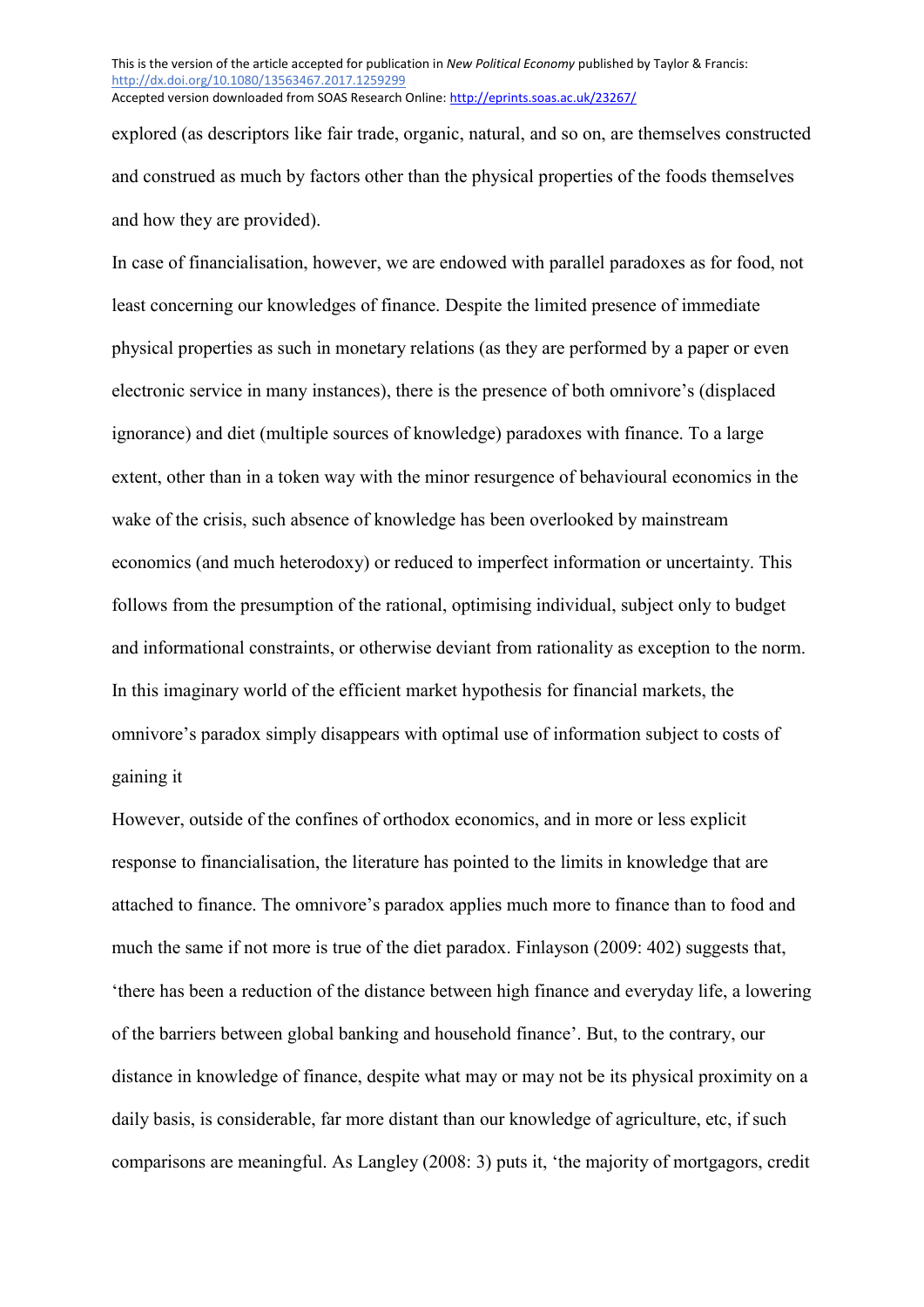card holders, and other borrowers seem unaware that claims on their future repayments, and the risks on their non-payment, are presently packaged and traded in the capital markets." Further, as suggested above, the diet paradox's denial of a healthy diet around which consumers organise their eating habits applies equally to finance, not least by analogy with (optimisation around) the (household) budget constraint. The budget constraint is in a sense unavoidable. But this does not imply that households organise their finances around their budget constraint, consciously or otherwise, just as consumers do not target a healthy diet (and, if they do, the evidence is that they have failed miserably given rising levels of obesity to epidemic proportions). This is not to say that a healthy budget (like a healthy diet) plays no role in financial affairs (what we eat), only that it is not the only nor necessarily the primary consideration or driving force behind behaviour and meanings. Nonetheless, of course, that the budget constraints (or dietary norms) do exist and that, as a matter of tautology, behaviour revolves around some ideal optimal financial arrangements to a greater or lesser extent, can lead to the delusion that targeting such optimality is how behaviour is determined. Why this might or might not be accomplished can then be taken to be what has to be explained (and as abnormal and irrational, even deviant and pathological, if excessive). Such is the analytical take on campaigns to improve behaviour, financial or dietary, by improving knowledge as with campaigns for the promotion of financial literacy and healthy eating, respectively.<sup>8</sup> Moreover, such false conceptualisations of how households manage their financial affairs are compounded when they are projected to those of the nation as if household, rationalising austerity through balancing the books or 'handbag economics' in the terminology of Mellor's (2016: 136/7) critique, if falsely presuming the transparency, as opposed to the opacity, of how government can create public money free of debt, albeit to use it support private debt – "Quantitative easing made transparent the ability of public monetary authorities to create public currency free of debt … it has replaced possibly toxic loans with good public money".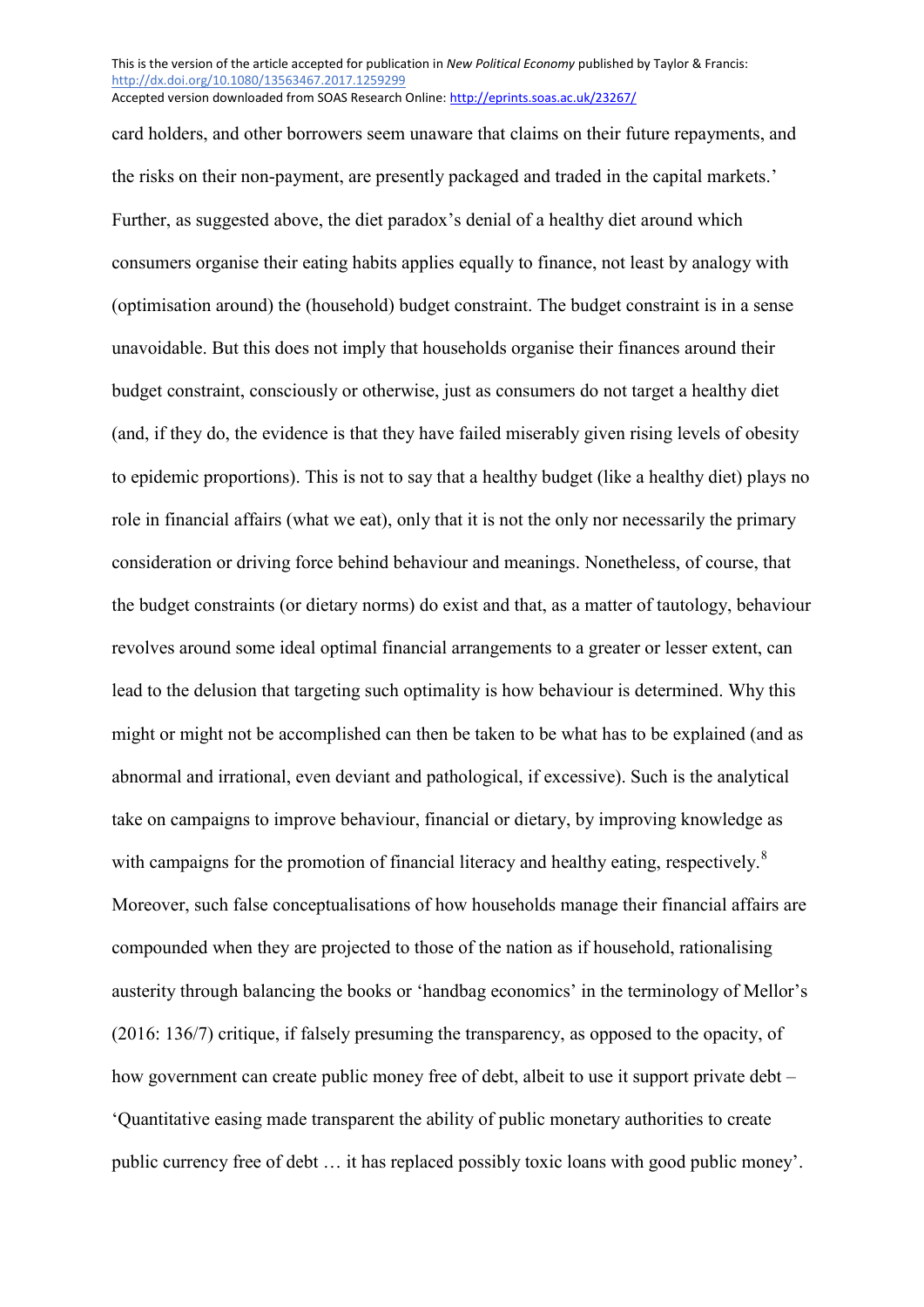What, however, underpins the construal of finance is not that finance is unknown but that it is unknowable. This has been most forcibly put by Engelen *et al.* (2012: 366). For them:<sup>9</sup>

Our first claim is that finance is now technically ungovernable, so that any attempt to restore finance to some kind of equilibrium or balance is futile because instability is written into its DNA. We make this case by arguing that financial innovation takes the form of bricolage which has had four key consequences - the growth of volume, complexity, opacity and interconnectedness. With bricolage, restorative regulation ceases to be an external constraint and becomes an input for future financial improvisation by creative bricoleurs.

Further, in the context of the limitations on the knowledge to govern finance, Haldane has proven a significant, and particularly well-placed, commentator.<sup>10</sup> He reports that Basel I at 30 pages in 1998, went to 347 pages in Basel II in 2004, and stood at 616 pages with Basel III in 2010. For the USA, the Glass-Steagall Act in 1993 took just 37 pages compared to the 848 pages of the Dodd-Frank Act of 2010 (with 400 bits of detailed rules for regulatory agencies), with a further 8,843 pages for the rulebook in covering just one third of the rules involved. Even more striking is the (employment) burden of financial regulation with one UK regulator for 11,000 financial sector employees in 1980 compared to one for every 300 today, with less than 100 increasing to over 3,000 regulatory employees involved. By the same token, in the USA, with 18,500 regulatory employees for finance, this suffices to provide three regulators for each US bank. On the other hand, demands on UK banks to meet reporting requirements have gone from 150 entries in regulatory returns to 7,500 items of data, with new European rules possibly requiring a total of over 30,000 entries over 60 different forms. Just to meet Basel III compliance over 350 European banks is estimated to support 70,000 new jobs. Three points emerge from these observations. One is that the knowledge displayed by Haldane is almost certainly a cause for shock, even disbelief, against the presumption that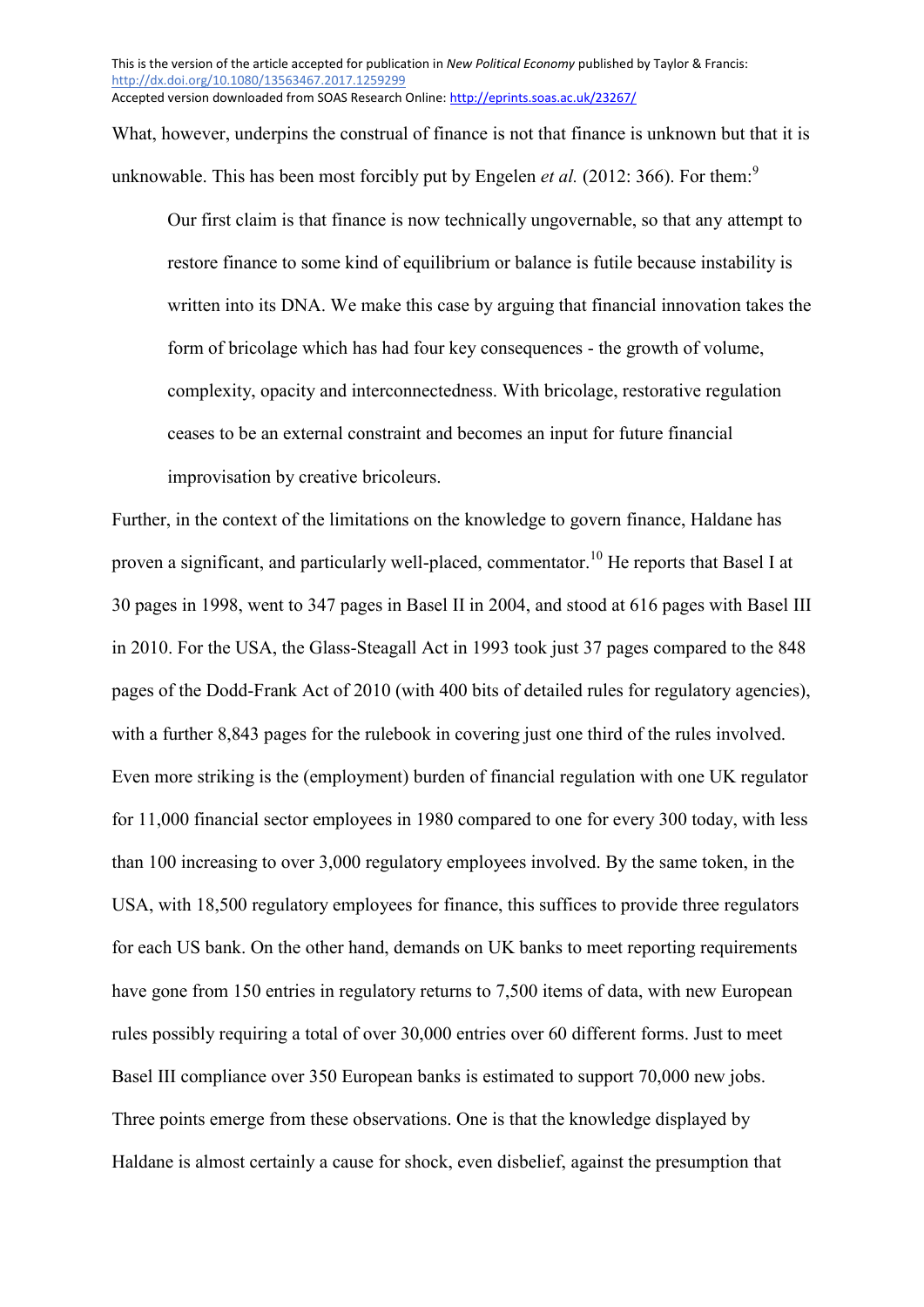finance has been too loosely regulated and is in need of more and tighter regulation. Second, Haldane is suggesting that finance is, indeed, more or less unknowable, and regulation should be designed accordingly, unless the wood be missed for the trees.<sup>11</sup> Third is the sheer weight of resources being dedicated to regulation that might, alongside those used to buttress the ailing financial system as well as those lost due to its crisis, equally come as a profound shock to those supporting, let alone opposing, what is supposedly a laissez-faire source of market efficiency.

It is worth speculating what would be the reaction of households to such knowledge, if it were made available to them on a sustained basis, bearing in mind just how quickly if not completely the antipathy to finance rose and dissipated with the crisis (with its own fortunes, and rewards, following a parallel trajectory only more sharply so). It is also important to tease out why such knowledge remains distant. Here, the treatment of the crisis in the media is crucial (Happer, this issue).

The media, though, will have been informed by two other major sources of, or limitations upon, knowledge – what is received and how it is interpreted. One is scholarship within which the place of economics, including its neoliberal versions, remains prominent despite an early if uneven rush to blame the discipline for not anticipating the crisis, for not acknowledging it as a possibility, and for failing to remedy it quickly and fully. Here, neoliberal scholarship has all the bases covered: potentially blaming individuals for not making best use of knowledge should the (financial) system fail, thereby leaving unquestioned the perfect working of (financial) markets in coordinating that behaviour but for unavoidable random shocks; or highlighting the impossibility of avoiding failures of the system given imperfections in the nature of gaining and using knowledge itself; and the state can be deployed as a last resort as an impediment to the perfectly working markets from both Chicagoan and neo-Austrian perspectives.<sup>12</sup> Whilst neoliberal scholarship, together with its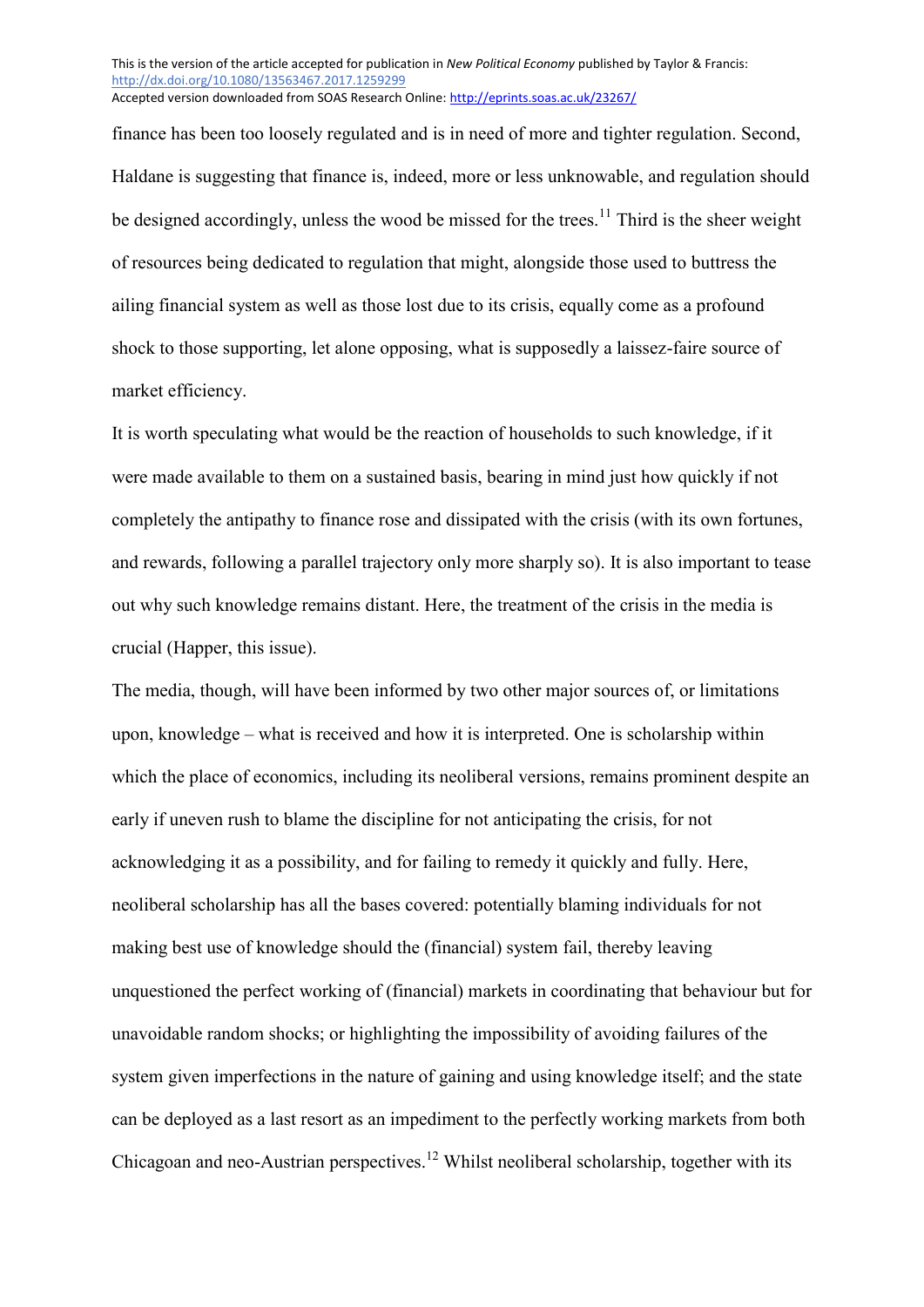market imperfection versions, is contested, it reigns supreme within academia and through much of the media, leading to a politics of competing TINA ideologies around how to achieve deficit reduction and the like, (Brassett *et al.* 2009).

## **From** *Commodified* **to** *Chaotic*

Such relations between government/politics and knowledge limitations have profound implications for the democratic governance of finance. But, so obvious that it might be overlooked as, indeed, does often occur for commodity consumption, is that the material culture of finance is *Commodified*. Of course, money and financial assets are themselves commodities, unavoidably so unlike items of consumption in general, and they have their own particular properties, or use values, as such. Here, though, the concern is with those properties from the perspective of the household as part and parcel of the (capitalist) commodity system.

How this is itself approached is contingent upon whether a universal theory of money is adopted (as favoured here) or not (with, instead, a theory of specific and differentiated monies). Precisely because money (and financial assets) are universal (although not necessarily infinitely liquid) – they have the capacity to derive from, or to be applied to, more or less any economic and social activity – although some are more or less "sacred" from the taint of money/commerce. Indeed, financialisation draws upon the fluidity of money by incorporating ever more economic and social activity into its circuits – as (interest bearing) capital. An immediate implication is that the material culture of money (and finance) is not and cannot be useful beyond appreciation of, and response to, experience of, and reflection upon, its universal properties. Rather, the variegated meanings of money derive from its location in more or less fluid if structured circular flows – from kindly or grasping banker through acquisition of fashion items, to payment of rent to slum landlord. This implies the mcf derives from the cacophony of economic and social relations within which it is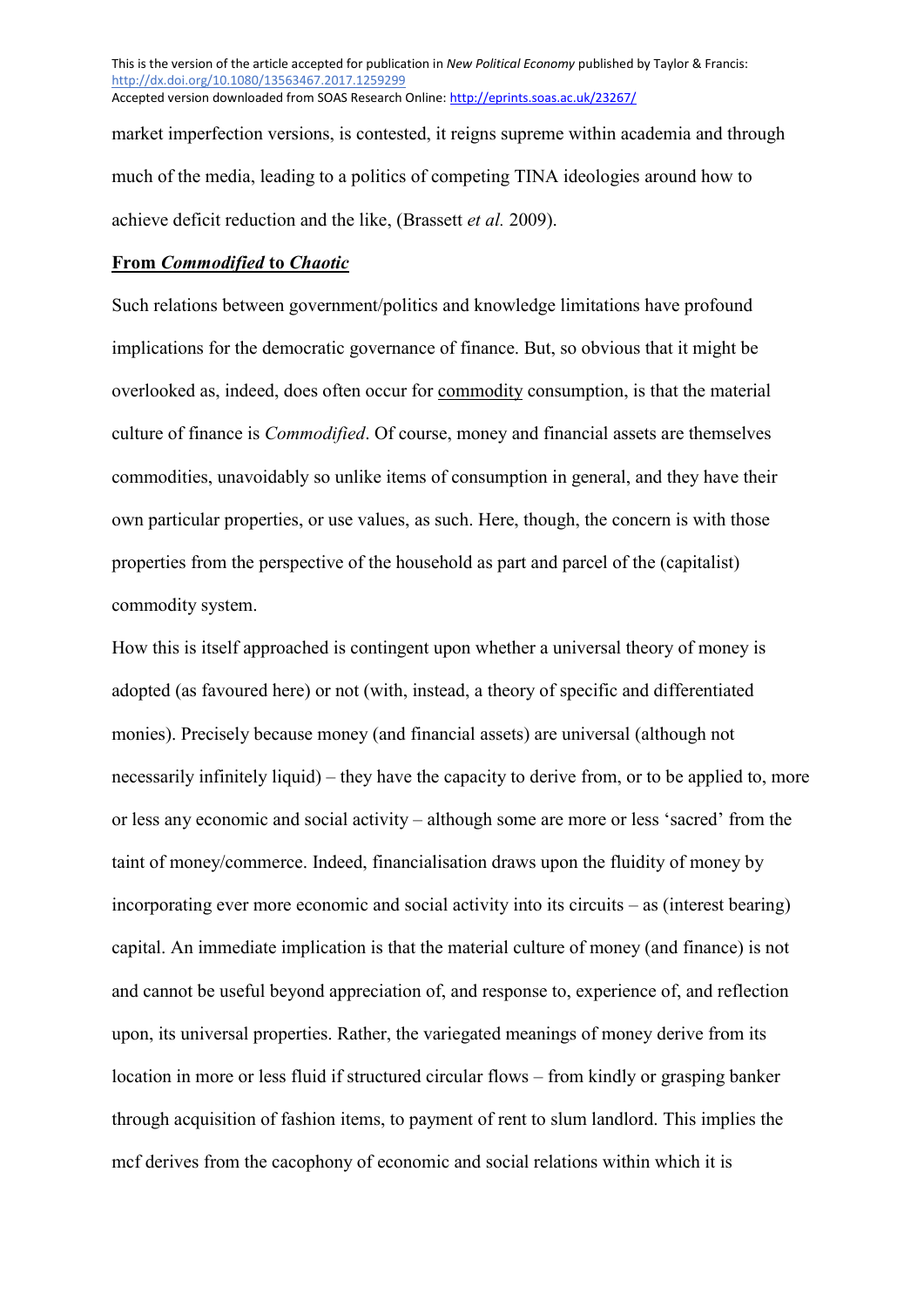embroiled as universal equivalent with, "deep penetration of financial ideas, tropes, logics and processes into the fabric of everyday life" (Haiven 2014: 18).

This involves further implications. First, it turns upside down the multiple monies approach associated with Zelizer (1994, 1996, 1998 and 2000) and challenged by Fine and Lapavitsas (2000), Fine (2002) and Lapavitsas (2003). For the universality of finance endows its use with multiple meanings, not multiple meanings requiring multiple monies. Second, in particular, as there are many activities that lie outside the domain of money/commodification in principle (social as opposed to economic reproduction but not through the market), and the boundaries between these shift in practice as well as whether monetisation/commodification is viewed as appropriate, the use of money to purchase, or even to evaluate, is as varied in meaning as the uses themselves. In other words, it is economic and social activity that drives the use of money, not vice versa. Third, then, this all reinforces the earlier argument concerning the budget constraint as form of financial management. Individual expenditures, and earnings, are liable to incorporate a material culture and logic of their own which is rarely subject to a narrowly defined rational economic logic as opposed to one cog in a wheel of determinants. Last, there are the different aspects of monetary across three elements/processes that have facilitated financialisation: commodification, commodity form and commodity calculation, ccfcc, as specified in Bayliss *et al.* (this issue). As forms of finance, whether for credit in general or for profitmaking in particular, these tend to be conflated with one another, not least as the household, the (financial or non-financial) corporation, and the state are seen as similar accounting enterprises, whether it be in relation to borrowing, spending or indebtedness or the ethos surrounding these.

To some degree, these observations resonate with the received Polanyian view of the world in which a commercial (or financialised) logic is contested, in the context of labour, land and, especially. finance.<sup>13</sup> But they also suggest an enrichment, generalisation and even break with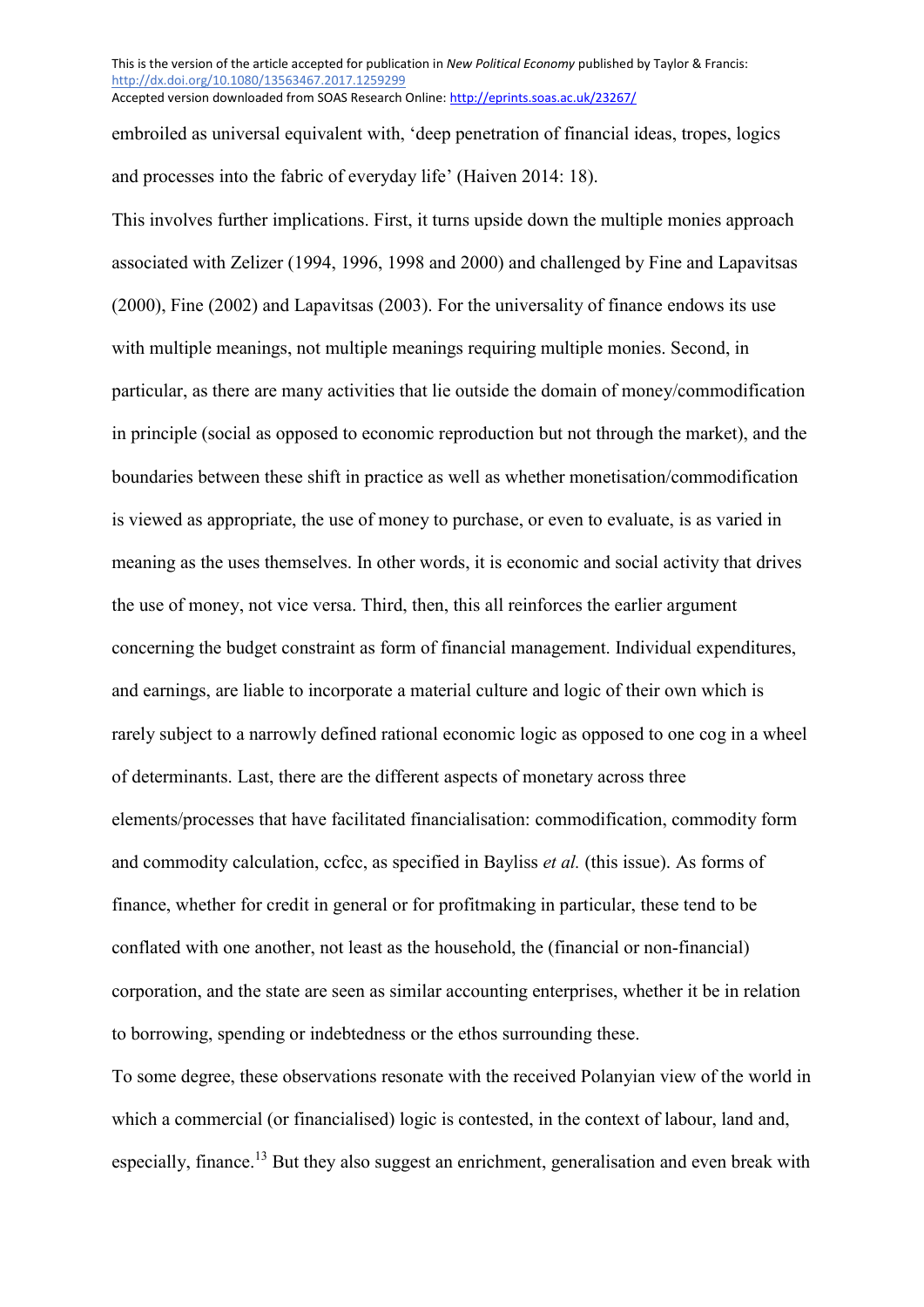the Polanyian double movement, not least with the following insights to be highlighted, at least in principle, with the need:

- 1. to disaggregate and widen the sphere of application of the double movement to commodities other than just land, labour and finance, with health, education and welfare, and so on, as also potentially subject to reaction against the logic of the (capitalist) market.
- 2. to refine the double (or, given the complex nature of commodities as use values as opposed to exchange values, should it be multi-dimensional) movements by tracing them along the material practices attached to, and determinants of, those movements beyond their representation of use values (and access to work, home and money) – cultures are distinguished by much more than market provision or not as is provision itself.
- 3. to see the "movements" distinctively in the context of ccfcc, not just in relation to homogenised forms of in and out of the market – user charges within a free service are different from privatisation of health although both favour the "market".
- 4. to locate these movements in relation to the (evolving) material culture of household attachment to financialisation to account for contemporary outcomes.

Such considerations necessarily and appropriately locate the material culture of financialisation in relation to commodification or, more accurately, to ccfcc. It follows that the material culture of financialisation is *Conforming* to such commodification even if allowing for resistance in word and deed. This raises with Marx"s definition of commodity fetishism: that commodities appear, **as they really are**, as relations between things (as opposed to the products of human labour in definite social relations). By the same token, and more specifically, financialisation carries with it the practices and logics of strengthening the presence and expanding the scope of ccfcc. This dovetails with a corresponding (neoliberal)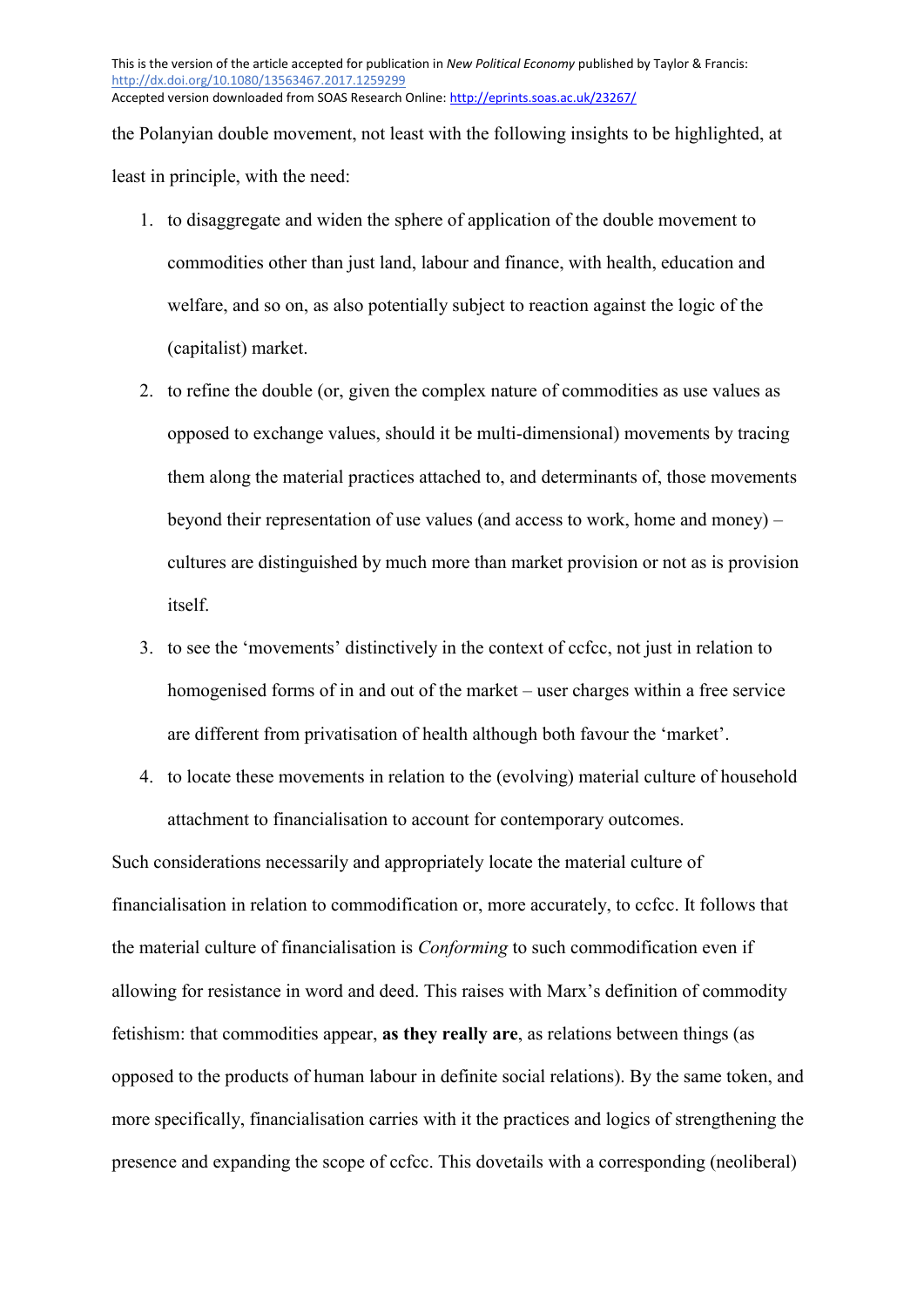culture of individual, or individualised, responsibility, at the expense of the collective across ever-expanding terrains of economic and social life.

The result is to give rise to a strategy in which, "Housing policy has become a branch of social policy, justified not in terms of absolute right or simple inequality but as a contribution to the equalisation of life chances … and, beyond this, as an asset that will enable individuals to take responsibility for their own financial future', (Finlayson 2009: 407). This is seen as "autonomisation and responsibilisation", and is equally "evident in education, healthcare, pensions and training". As Beggs *et al.* (2014: 978) put it, rounding up commodification/conformity with financial literacy:

the critical issue is not just whether individuals do or do not have capacity for financial literacy, or even whether more interventionist (paternalistic) approaches are needed. Rather it is that the agenda of financial literacy is itself a discourse of subordination to the individualism and discipline implicit in financial calculation. Moreover, this individualism is not a financial expression of democracy and of the good society, but about the facilitation of the class of capital and its new accumulation project.

Thus, commodification as an aspect of material culture does not originate with financialisation but its scope and influence is extended through ccfcc. Nevertheless, Polanyian or otherwise, the logic of increasingly conforming to commodification is no rollercoaster with unstoppable momentum and, as already apparent, has to be put into place, or reproduced, by a transformation in material culture that has its own historical logics and traditions. Thus, the material culture of financialisation is *Contextual* across time, place, financial form and even individual household itself as far as detail is concerned. Such is obvious as soon as we attend to health, education, housing and pensions, in and of themselves and in terms of how they are financed whether by free public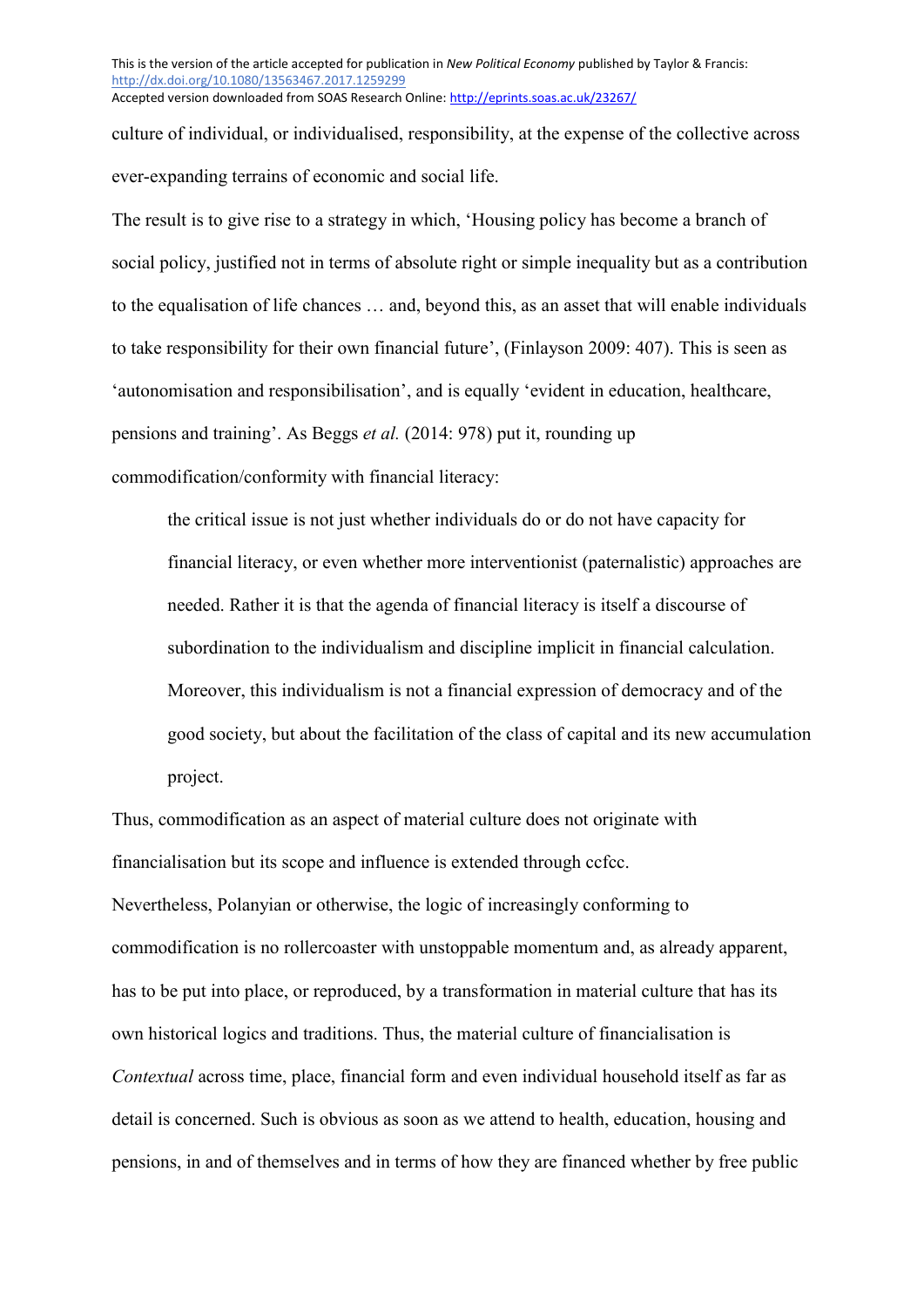provision, user charges, insurance, credit card or bank loan. Material culture can, in these respects, be complex, stubborn to change or rapidly turned over (especially in relation to norms of avoiding indebtedness when confronted by equally powerful norms of household provision in face of reduced real and social wages, (Karacimen 2014)).

Yet such stabilities and volatilities, at individual and collective levels, are indicative of the *Contradictory* nature of the material culture of financialisation. By this is meant not inconsistency, but see Chaotic below, as opposed to the dependence of material culture on underlying social forces and tendencies. As Dodd (2016: 183) puts it:

Whilst neoliberal financialization may, ultimately, be characterized by the pathological and limitless collapsing of all social values into and under the ruthless quantitative measure of economic value, it is also, contradictorily, dependent on the

forms of innovation, social reproduction and subjectivity generated in the intervals. Here, once again, an analogy with diet is compelling. As argued in case of eating disorders, the compulsions to eat **and** to diet are pervasive in contemporary capitalism, and each consumer has to negotiate these in thought and deed, with outcomes along a spectrum from anorexia and bulimia to obesity, (Fine 1995 and 1998). Remarkably, the food industries have managed to square the circle by simultaneously promoting what would otherwise appear to be mutually exclusive spheres (but bear in mind that dieting has primarily become about eating more and different over shifting cycles of behaviour).

The analogy with financialisation is striking once it is forged in terms of the imperatives both to save and to spend (on credit). Both of these activities are heavily promoted as financial services, and they mutually reinforce one another. As Cook *et al.* (2009: 136) put it:

With a flexible mortgage at the interface, housing wealth may be *saved and spent*: linking debts secured against the home to a wider range of long and short-term household transactions.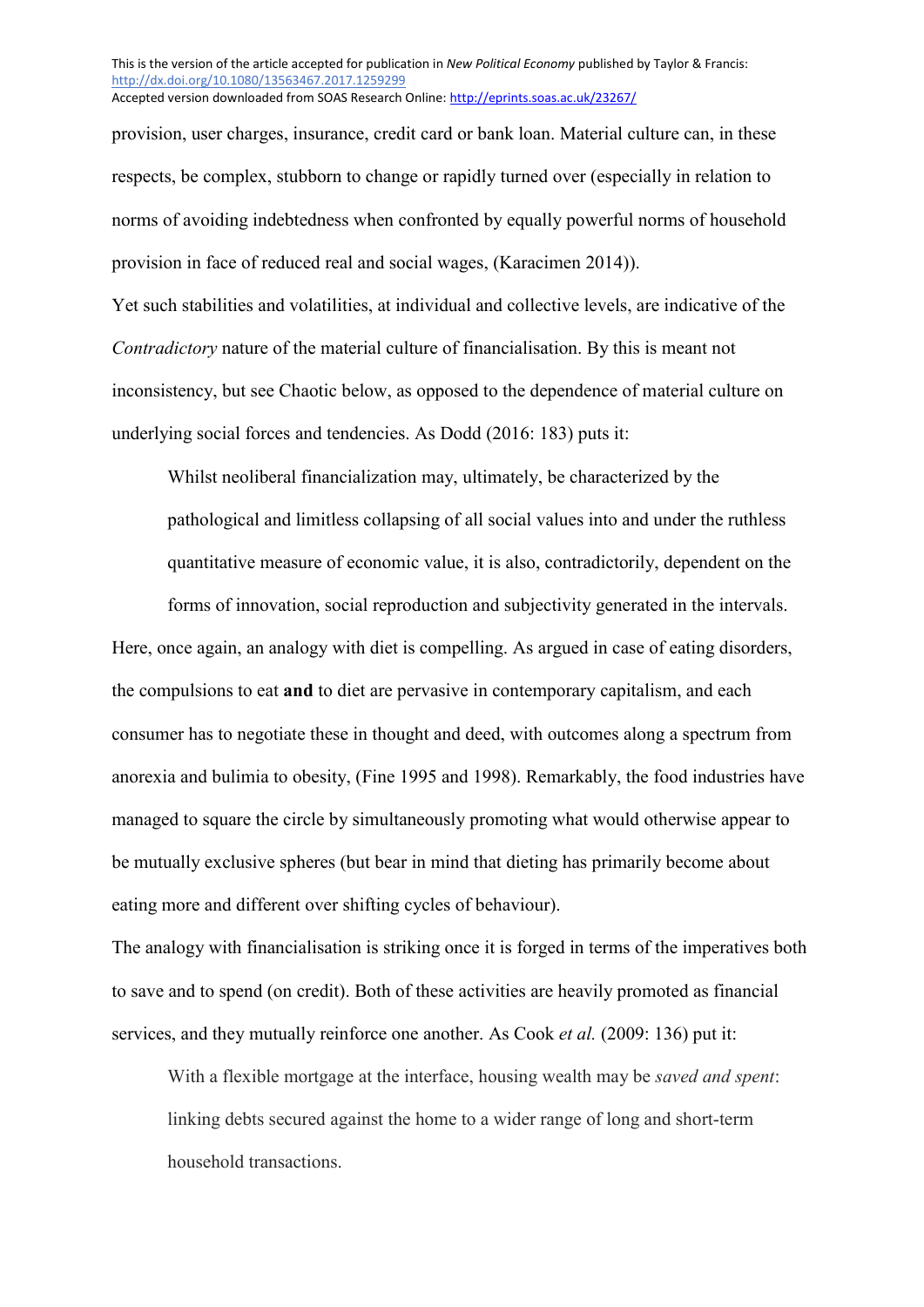Moreover, this adds to the understanding of financialisation in terms of the diet paradox, addressing why households both save and spend simultaneously. And, at a systemic level, the representation of finance as obese is not only apt but also commonplace as a metaphor, including fat cat salaries and bloated consumer credit, both individually and systemically. Yet, in the world of saving and spending (and financialisation), all are equal but some are more equal than others. In this respect, the material culture of financialisation is *Closed*, if not absolutely so, in that, as with finance itself, some participate in its formation more fully and with more influence than others, as well as at different nodes in the circulation of value (from City trader to indebted household) – "All construals are equal, some are more equal than others" (Jessop 2015: 88). Such is already apparent from the earlier discussion of knowledge/ignorance and what is known let alone knowable. And, as Montgomerie and Williams (2009) observe, whilst there may have been mass participation in financialisation and, in that sense alone, democratic participation in free markets, interventionism has been increasingly for and by, if not confined to, an increasingly powerful (financial) elite, going far beyond the too big to fail (TBTF) syndrome as symbol of loss of democratic accountability.

More concretely, the closure of policymaking has been indicated by CRESC (2009: 5), finding that those UK bodies reporting on the financial system, and how better to regulate it, drew upon a membership of "662 years of work experience and 75% of those years were spent in City [the London financial centre] occupations or servicing City needs'. Further, '90% of its witnesses came from finance or consultancy with revenue links to finance'.<sup>14</sup> Indeed, "Membership contained no non-financial businesses and their trade associations, no trade unions despite the unionisation of retail finance workers, no NGOs to represent consumers or press social justice agendas, no mainstream economists or heterodox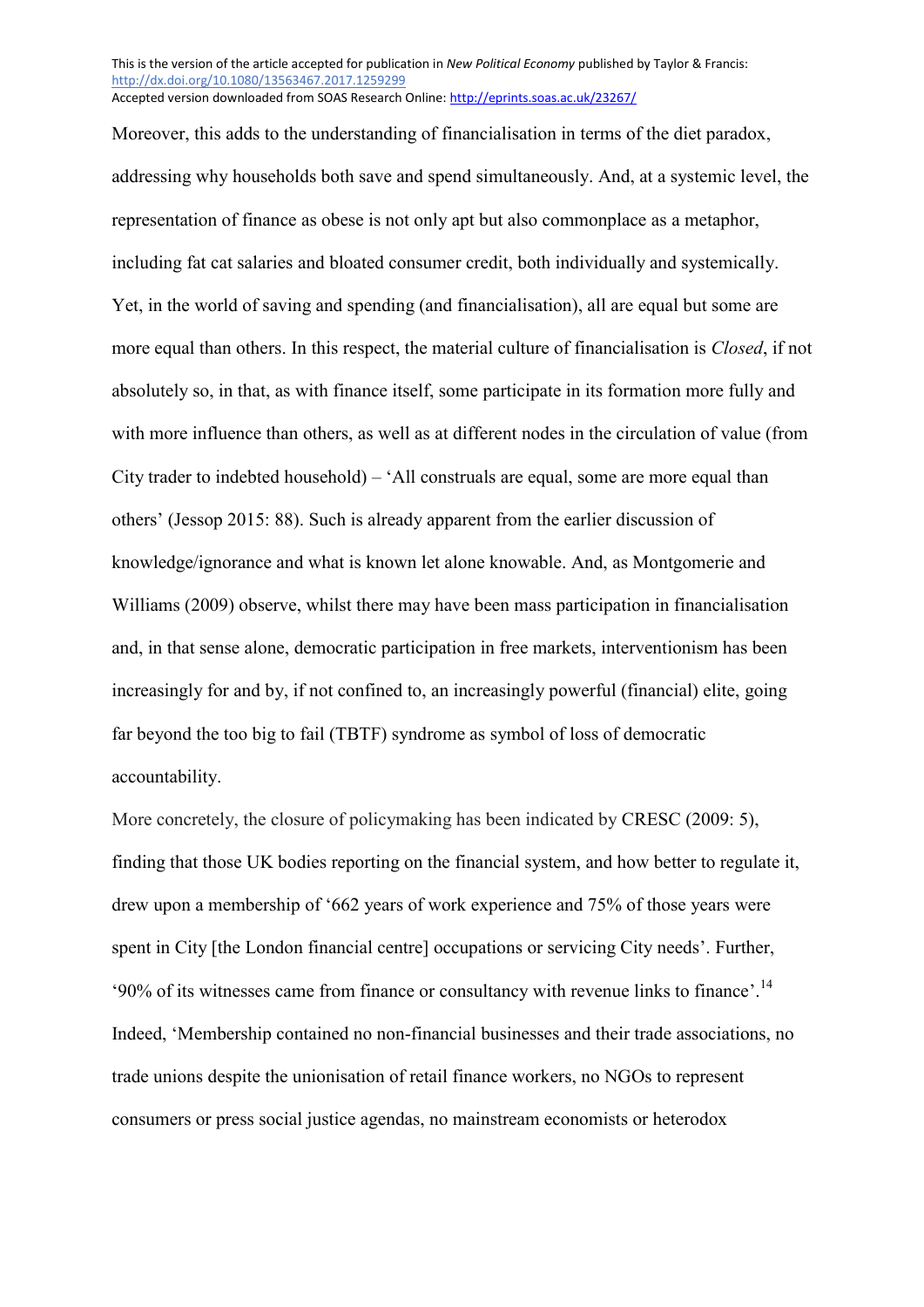intellectuals, very few politicians or civil servants", (CRESC 2009: 23). Significantly, even as witnesses, the representation of the public sector was notable for its absence.

What is both striking and disturbing is the extent to which different constituencies other than those attached to finance have been marginalised or subordinated, almost as second nature, within both the institutions and processes of government. This is part and parcel of the politics of neoliberalism more generally, a hollowing out of those institutions that challenge the dictates of the amorphous market. Nonetheless, any closure in the mcf cannot be selfcontained and totally exclusionary, and it is necessarily *Contested*, if only on conditions not necessarily made by (all of) the contestants, or equally so. For Dodd (2016: 269), neatly combining contestation with construal:

Culture is important to understanding the ways in which people shape money for themselves, bending it to their own purposes and resisting its capacity to homogenize everything it touches. This idea ought to be compelling … not least because culture influences what money actually does.

Or in more mundane terms, we can highlight the slogan "Quantitative Easing for the People". What is striking of such contestation, however, especially in the wake of the crisis, is how much it is not only muted but also transformed in view of the commodification and closure attached to financialisation. To some degree, this can again be understood by parallel with consumption, and the distinction drawn between the consumer and the citizen. As argued in Fine (2005 and 2013), both these categories are limited in expressing conflicts of interest as all are both consumers and citizens. Nonetheless, the reduction of citizenship to financialised consumerism tends both to depoliticise and to disempower as will tend to occur with financialisation and individual responsibilisation. Or contestation can be driven to extremes, or out of the ordinary, as with street protests, the Occupy Movement (and its telling symbol of the 1 per cent).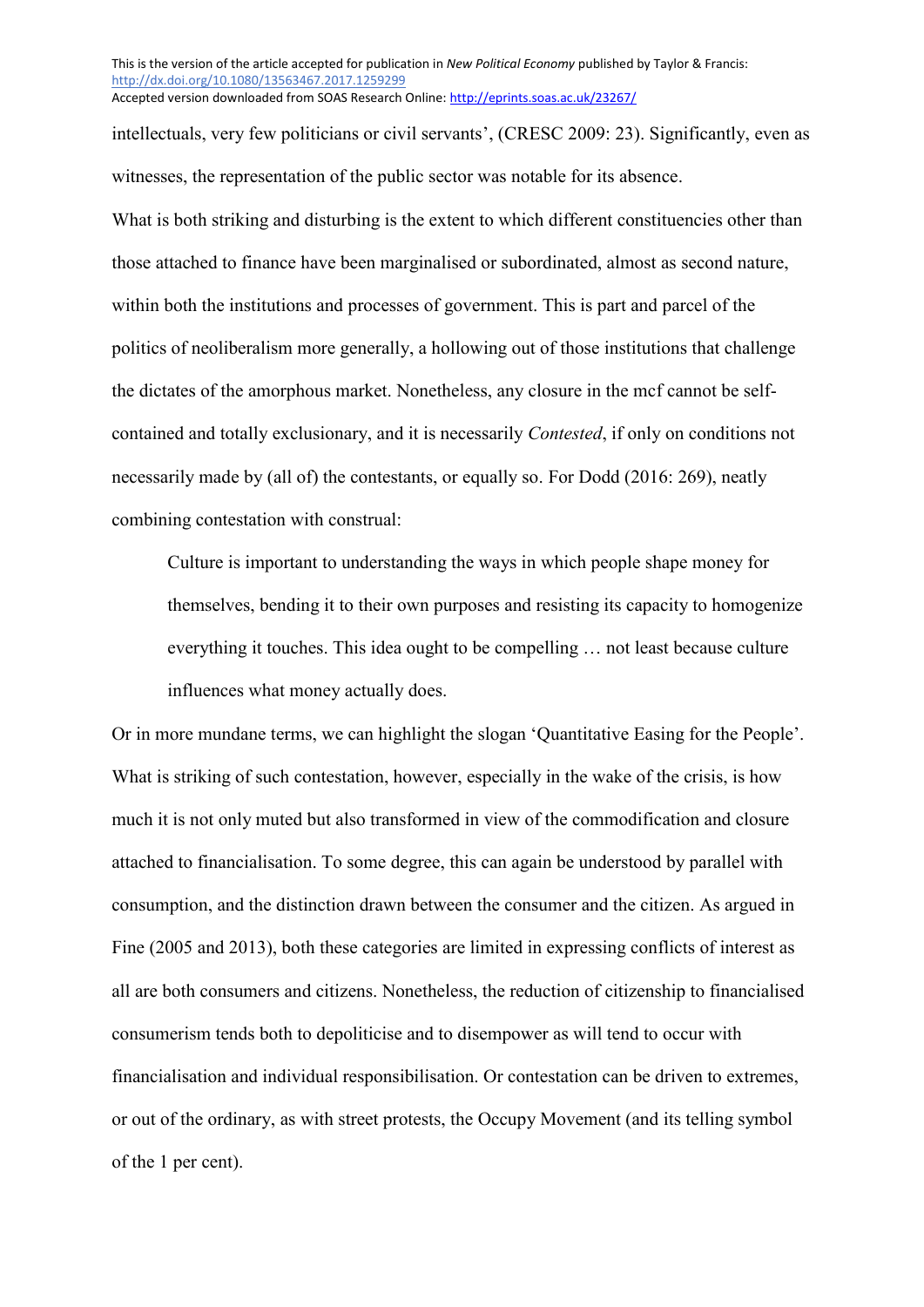That financialisation is contested raises the elusive issue of power – what it is and how it is exercised. As Moran and Payne (2014: 33) observe:

Making sense of the power of financial markets faces what we might now do better to think of as "the political science of political economy" with three big problems: the conceptualization of power itself; the conceptualization of markets; and the conceptualization of financial systems.

What does not seem to work analytically (possibly for financialisation and otherwise), however, is to seek out independent solutions for these issues, not least because conceptualisations of markets and financial systems already embody, at least implicitly, their own conceptualisations of power. Accordingly, Johal *et al.* (2014: 403) seek to pinpoint power through the bricolage of four (abstract) elements, "the power of decision, the power of nondecision, the power of (narrative) hegemony and the power of learned self-discipline". They then apply this to a history of the power of the UK"s City during the past century, suggesting the exercise of different forms of power at different times as finance has sought to finesse both democratically-elected governments and the competitive workings of financial markets.<sup>15</sup>

Yet, it is far from clear to what extent the same power is being exercised and the same finance is exercising it, given the changes in the nature of each as well as the contexts within which they have operated. What is clear, though, is that contestation is inevitably *Collective*, especially if it is to be successful, whether collectivities promote financialisation (as with the newly emerged and/or strengthened financial elites) or resist it, however indirectly or effectively in street protests or through opposition to commercialisation. Of course, it might be argued that irrationally breaching a budget constraint is a form of dissent, a strike against Foucauldian governance, a material counter-culture. However, irrespective of its longevity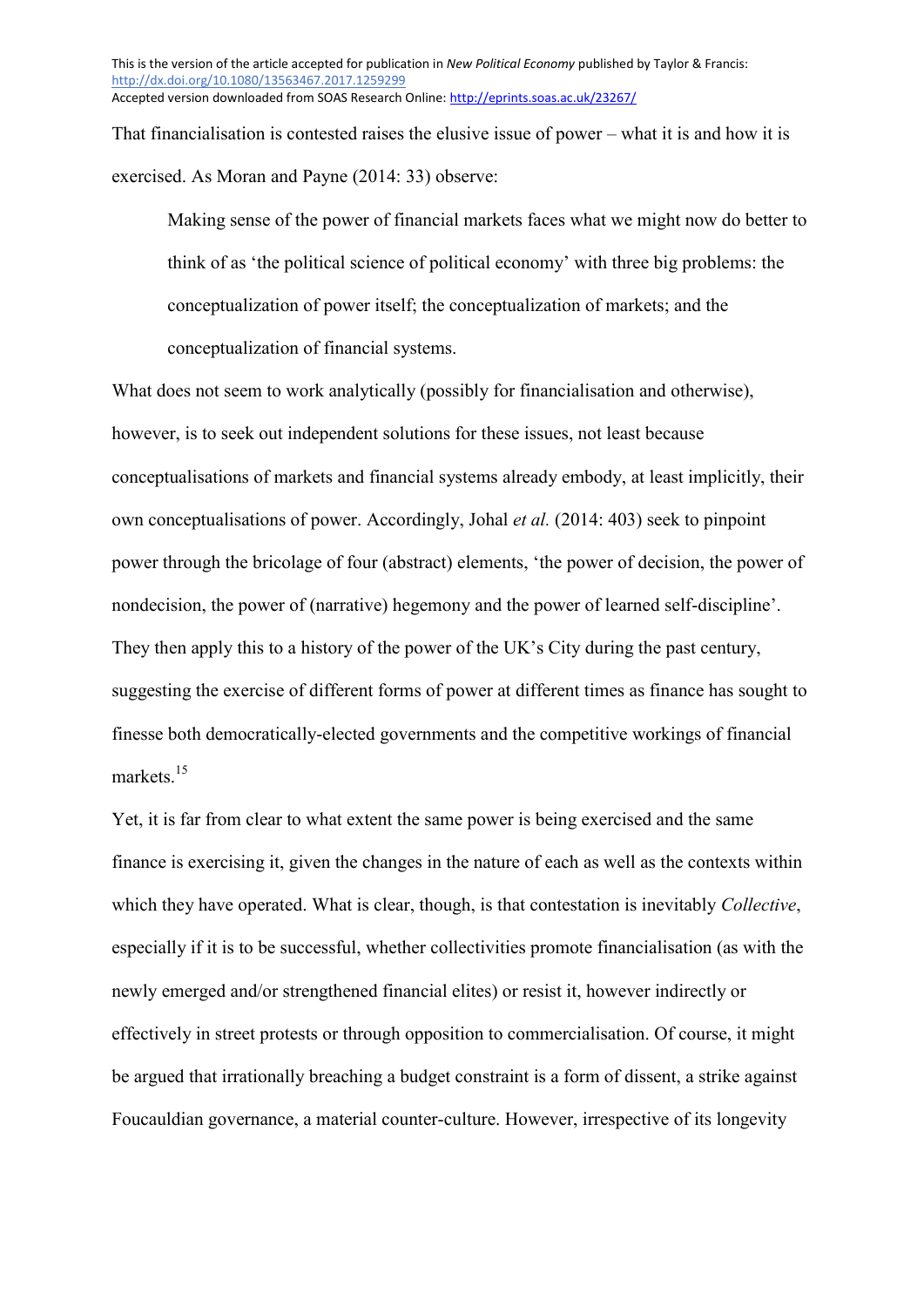and impact, it does in its own way conform to the material culture of financialisation rather than transform it.

And last, and by no means least, the material culture of financialisation is *Chaotic* in the sense of drawing together a multiplicity of practices and influences across a multiplicity of dimensions, with those being reflected upon by households themselves as they go about their daily lives, provisioning for life prospects and beyond. As Langley (2007: 82) puts it:

The subject position of the investor that is summoned up in neoliberal governmentality is represented as a paradoxically monolithic and disconnected economic identity. Indeed, the very isolation of the "the investor" provides the anchor point in representations of close relationships between the financial markets on the one hand and individual freedom and security on the other. Such isolation, of course, cannot hold, as investors are also simultaneously workers and consumers.

As a result, it follows that, "Drawing attention to the contradictions present in the assembly of investor subjects is particularly important', p. 85. To impose a simple, or even complex, logic on the material culture of financialisation (the optimising or even behaviourally enriched punter) does seem inappropriate not least if reference is made to the telling examples of those experts, regulators, traders and scholars of the financial system itself let alone its humble customers. Yet, the material culture of financialisation ranges far beyond knowledge to the totalities of economic and social reproduction, on which financialisation has exerted an impact whether directly or indirectly.

### **Concluding remarks**

Elsewhere it has been argued that financialisation lies at the heart of neoliberalism and explains its longevity, (Fine *et al.* 2015). But, of course, the material cultures of neoliberalism extend far beyond that of mere money. Or does it? In The Grapes of Wrath, Steinbeck observes, "this tractor does two things - it turns the land and turns us off the land", and his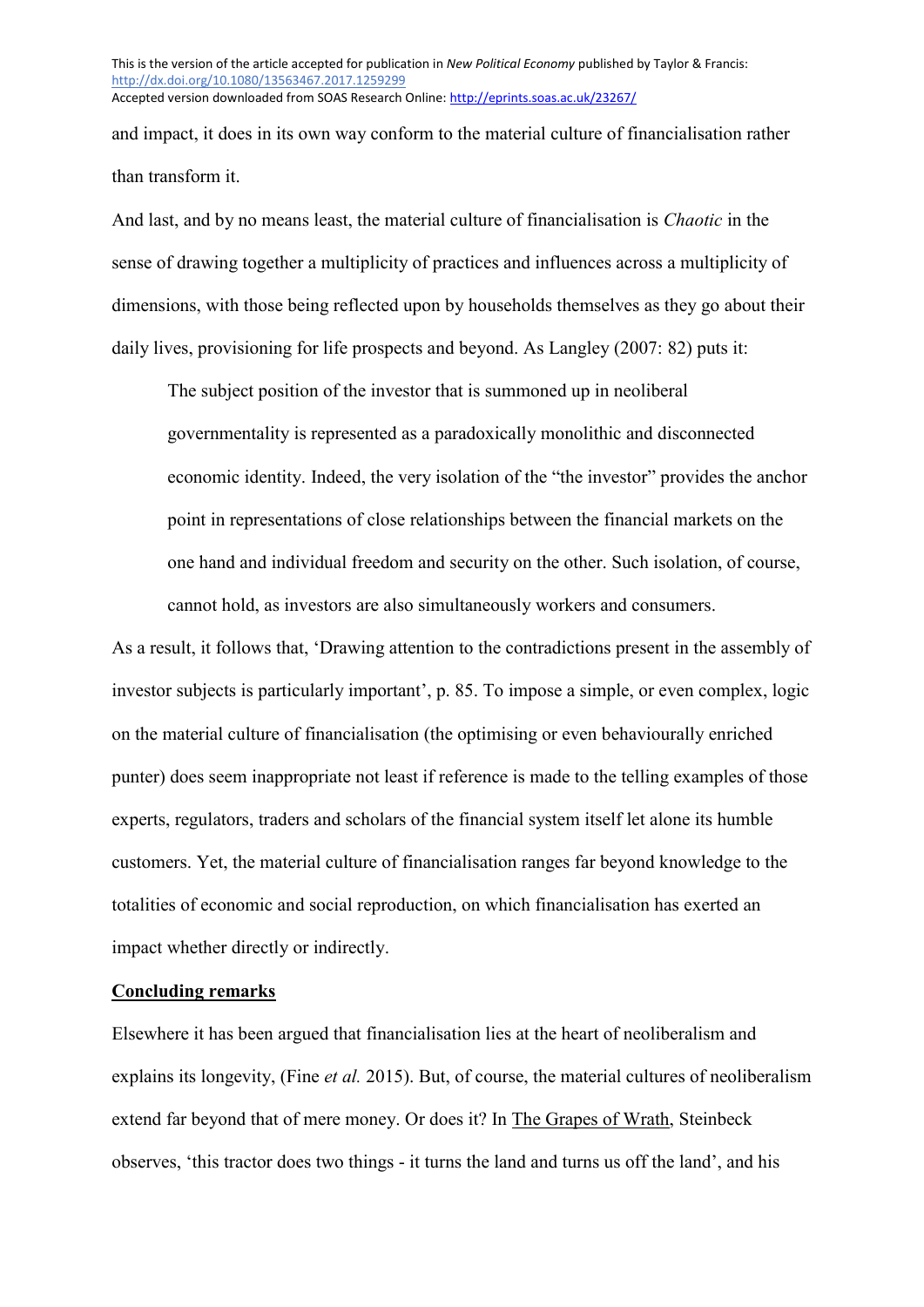novel charts the material cultures of those dispossessed. But the author also makes clear that behind the tractor and the land lies the banker whose bottom line must be met irrespective of the economic and social costs. The mcf is no different except that it exerts a longer, broader and deeper reach into our lives, however well this is acknowledged by those who gain and lose by it.

Not all of us can so skilfully as Steinbeck articulate the material and the cultural with narrative and imagery. This, though, has motivated the hunter/gatherer exercise that yielded the 10Cs, drawing upon the weapons of theoretical reflection and the instruments of case studies to solicit ways of framing material culture that avoid the Scylla of structural reductionism at one extreme and of free-floating semiotic readings at the other. Each of the 10Cs has the potential, contingent upon the object of study, to straddle the material and the cultural, albeit with different balances and content – consider the contradictory determinants of culture as opposed to its derived chaotic meanings for example. The studies that follow apply the 10Cs selectively, illustrating its elements across the diverse subject matters covered with, for example, commodification in practice of greater significance in underpinning owner-occupation and its corresponding cultures than delivery and content of financial literacy programmes although the latter would surely be different if inhabiting a world where money and credit matters less in light of decent wages, employment and public services free at the point of delivery.

## Footnotes

<sup>1</sup> See Fine (2013) for a recent account of its origins and evolution and various contributions. See also Bayliss, Fine and Robertson (2013).

 $2$  But see, for example, Isakson (2014).

 $3$  This being drafted during the height of the horse meat scandal!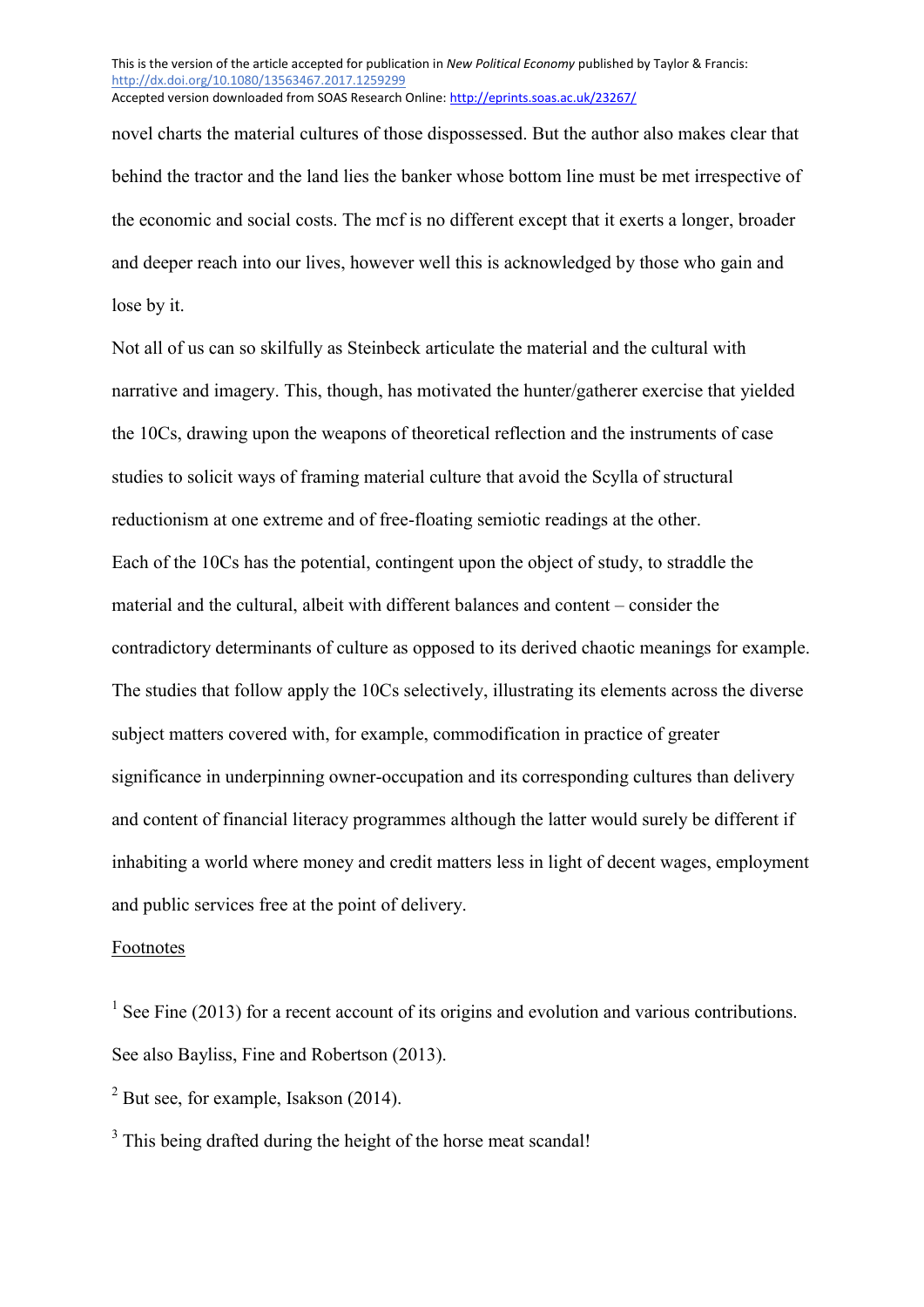<sup>4</sup> Although the SoP approach has also been applied to public provision, or public sector systems of provision, pssop.

 $<sup>5</sup>$  See especially Christophers (2013).</sup>

 $6$  See Langley (2008: 143) for whom:

instrumental rationality cannot be assumed to be an inherent feature of all modern monetary relations and all manner of financial networks. Rather, what we see are multiple monetary and financial networks in which the appearance of scientific rationality has to be secured and remade in specific forms, and remains contingent, contested, and open to (re)politicization.

From his perspective of financialisation as everyday (performative) life, there are resonances with the 10Cs approach as he ranges across financial inclusion and exclusion, inequality and networks, power, identity and dissent. Unsurprisingly, the implicit and, at times, explicit, presence of the 10Cs is pervasive across the literature.

 $7$ See also Svetlova (2012).

<sup>8</sup> On financial literacy, see Santos and Costa (2013), Santos (this issue) and Gabor and Brooks (this issue), and Fine (1998) for food.

<sup>9</sup> See also Engelen et al (2010) and Dixon and Ville-Pekka (2009) for pension provision as bricolage, and also Dorn (2012) and Thompson (2010). With his retrospective as Governor of the Bank of England replete with references to the importance of "radical uncertainty", Mervyn King (2016: 123) asks, "Why are we so reluctant to accept that the future is outside our control?" His own analysis is founded on four universals of the human condition, those of disequilibrium, radical uncertainty, cooperation (prisoners' dilemma) and trust – that might, as opposed to being specific to the second millennium"s financial system, equally be applied to war through to marital breakdown!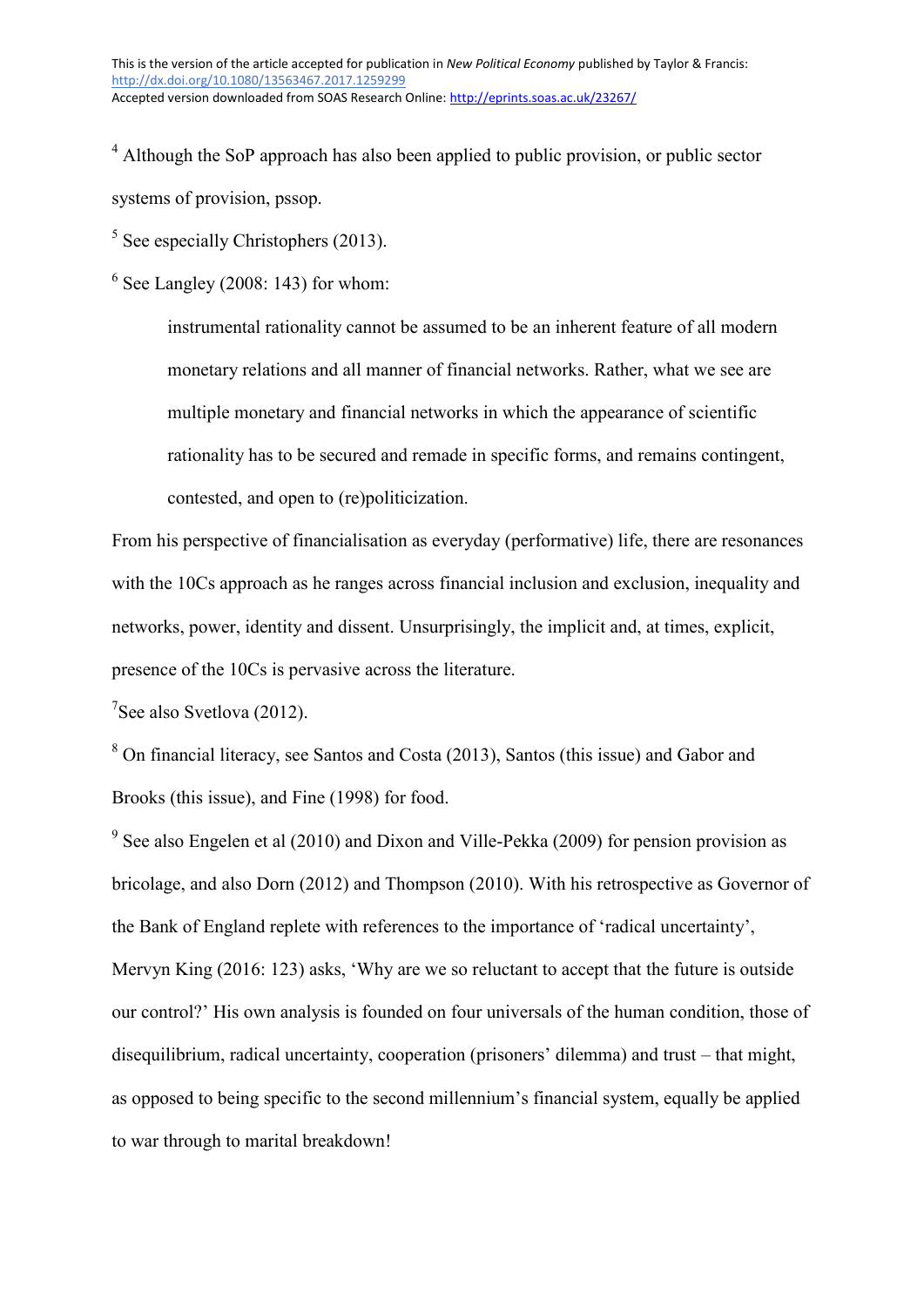$10$  As Executive Director for Financial Stability at the Bank of England. See also Haldane (2009 and 2010) and Cornford (2012).

 $11$  This is implicit in his use of metaphors to paint his picture, not only dogs catching frisbees but also sudoku, SARS, and so on, (Haldane 2012). See also Davies and McGoy (2012).

 $12$  See Davies and McGoey (2012).

 $13$  For financialisation and the Polanvian pendulum, or not, in the context of financialisation, see Watson (2009) and Konings (2009).

<sup>14</sup> For the Bischoff and Wigley Reports, respectively.

 $15$  But see Binderkrantz et al (2015) who emphasise the increasing coincidence of power across government, media and bureaucracy.

# References

Bayliss, K., Fine, B. and Robertson, R. (this issue), "Introduction to Special Issue on the Material Cultures of Financialisation", *New Political Economy*, forthcoming.

Bayliss, K., Fine, B. and Robertson, M. (2013), "From Financialisation to Consumption: The

Systems of Provision Approach Applied to Housing and Water", FESSUD, Working Paper

Series, no 02, Available from: [http://fessud.eu/wp-content/uploads/2013/04/FESSUD-](http://fessud.eu/wp-content/uploads/2013/04/FESSUD-Working-Paper-021.pdf)

[Working-Paper-021.pdf](http://fessud.eu/wp-content/uploads/2013/04/FESSUD-Working-Paper-021.pdf) [Accessed: 15 December 2015]

Beggs, M., Bryan, D. and Rafferty, M. (2014), "Shoplifters of the World Unite! Law and Culture in Financialized Times", *Cultural Studies*, 28 (5), pp. 976-96.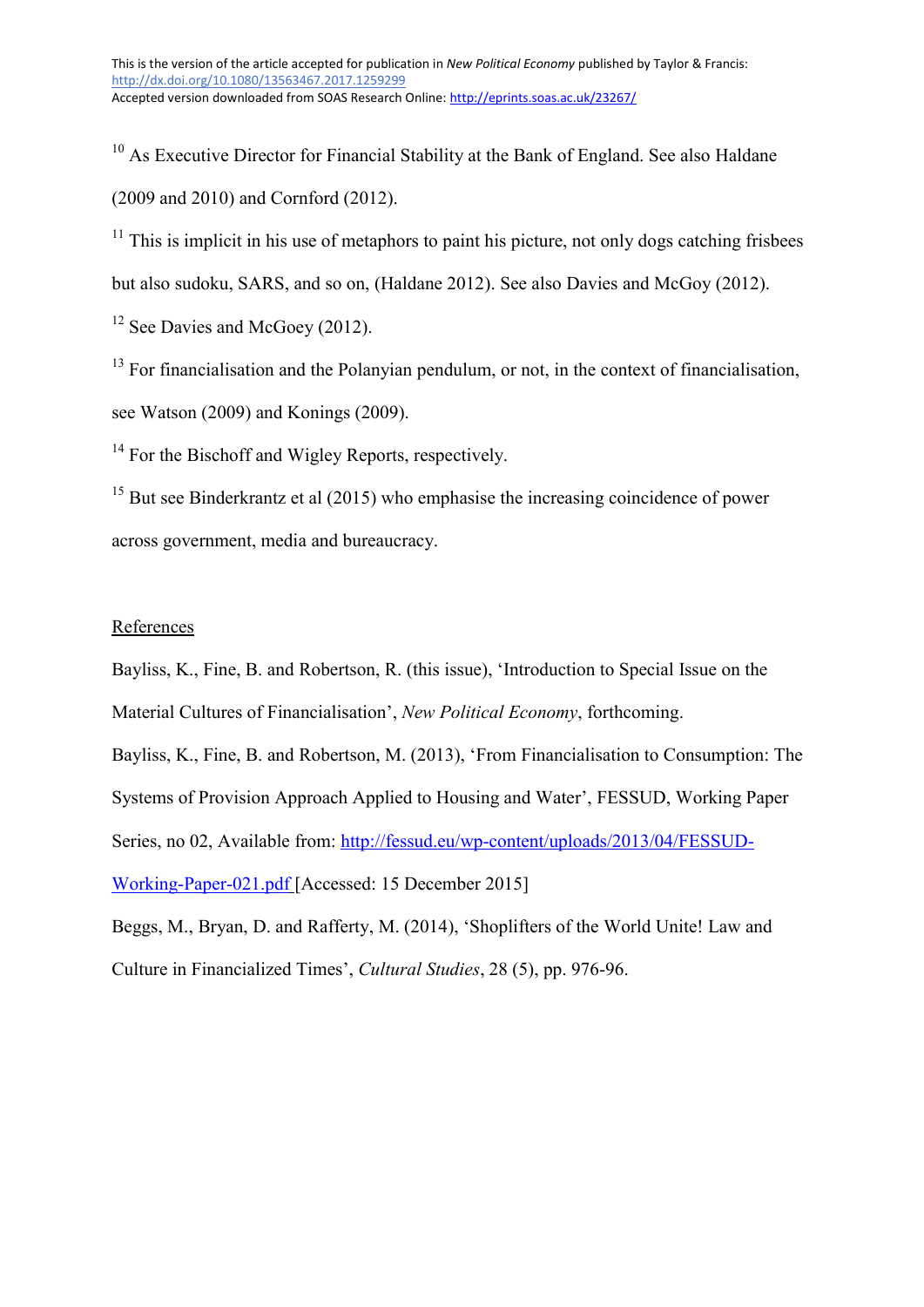Binderkrantz, A., Christiansen, P. and Pedersen, H. (2015), "Interest Group Access to the Bureaucracy, Parliament, and the Media", *Governance*, 28 (1), pp. 95-112.

Brassett, J., Rethel, L., and Watson, M. (2009), "Introduction to the Political Economy of the Sub-prime Crisis in Britain: Constructing and Contesting Competence", *British Journal of Politics and International Relations*, 11 (3), pp. 377-81.

Christophers, B. (2013), *Banking across Boundaries: Placing Finance in Capitalism*

(Chichester: Wiley-Blackwell).

Cook, N., Smith, S. and Searle, B. (2009), "Mortgage Markets and Cultures of Consumption", *Consumption, Markets and Culture*, 12 (2), pp. 133-54.

Cornford, A. (2012), "Of Dogs, Frisbees and the Complexity of Capital Requirements",

Available from: [http://www.networkideas.org/news/jan2013/pdf/Andrew\\_Cornford.pdf](http://www.networkideas.org/news/jan2013/pdf/Andrew_Cornford.pdf)

[Accessed: 15 December 2015]

CRESC (2009), An Alternative Report on UK Banking Reform, jointly authored by a working group of practitioners and academics based at the ESRC Centre for Research on Socio Cultural Change, University of Manchester, Available from:

<http://www.cresc.ac.uk/publications/documents/AlternativereportonbankingV2.pdf>

[Accessed: 15 December 2015]

Dixon, A. and Ville-Pekka, S. (2009), "Institutional Change and the Financialisation of Pensions in Europe", *Competition and Change*, 13 (4), pp. 347-67.

Dodd, N. (2016), *The Social Life of Money* (Princeton: Princeton University Press).

Dorn, N. (2012), "Knowing Markets: Would Less Be More?", *Economy and Society*, 41 (3), pp. 316-34.

Engelen, E., Erturk, I, Froud, J. Johal, S., Leaver, A. and Williams, K. (2010),

"Reconceptualizing Financial Innovation: Frame, Conjuncture and Bricolage", *Economy and Society*, 39 (1), pp. 33-63.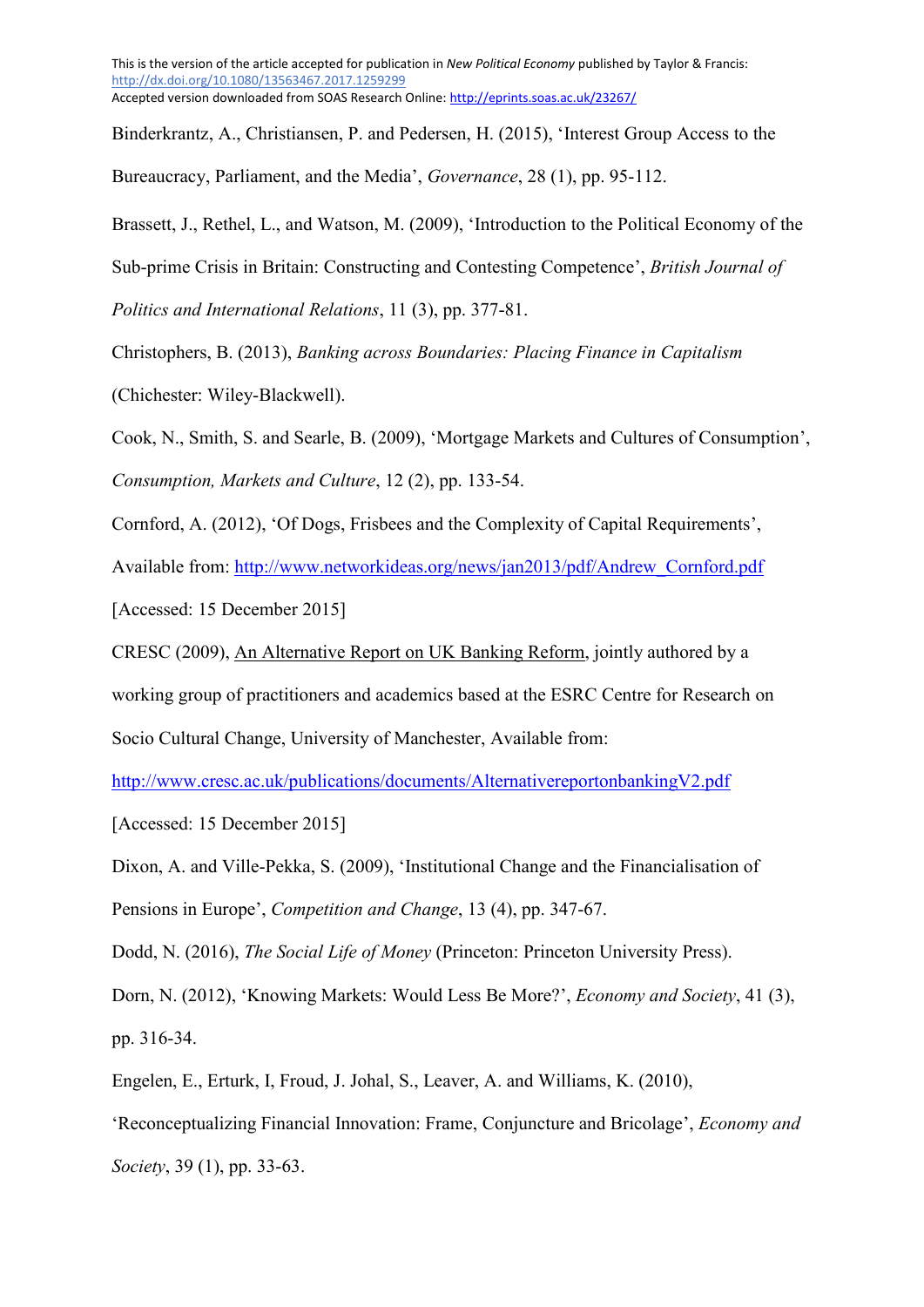Engelen, E., Erturk, I., Froud, J., Johal, S., Leaver, A., Moran, M. and Williams, K. (2012), "Misrule of Experts?: The Financial Crisis as Elite Debacle", *Economy and Society*, 41 (3), pp. 360-82.

Erturk, I., Froud, J., Johal, S., Leaver, A., and Williams, K. (eds) (2008), *Financialization at Work: Key Texts and Commentary* (London: Routledge).

Fine, B. (1993), "Resolving the Diet Paradox", *Social Science Information*, 32 (4), pp. 669- 87.

Fine, B. (1995), "Towards a Political Economy of Anorexia?", *Appetite*, 24 (3), pp. 231-42.

Fine, B. (1998), *The Political Economy of Diet, Health and Food Policy* (London:

Routledge).

Fine, B. (2002), *The World of Consumption: The Cultural and Material Revisited* (London: Routledge).

Fine, B. (2005), "Addressing the Consumer", in F. Trentmann (ed.), *The Making of the Consumer: Knowledge, Power and Identity in the Modern World* (Oxford: Berg), pp. 291- 311.

Fine, B. (2013), 'Consumption Matters', *Ephemera*, 13 (2), pp. 217-48, Available from: <http://www.ephemerajournal.org/contribution/consumption-matters> [Accessed: 15 December 2015]

Fine, B. (2016), "From Performativity to the Material Culture of Legal Expertise?", *London Review of International Law*, forthcoming.

Fine, B. and Lapavitsas, C. (2000), "Markets and Money in Social Theory: What Role for Economics?", *Economic and Society*, 29 (3), pp. 357-82.

Fine, B., Saad-Filho, A., Bayliss, K. and Robertson, M. (2015), "Thirteen Things You Need to Know about Neoliberalism" FESSUD, Working Paper Series, no 155, Available from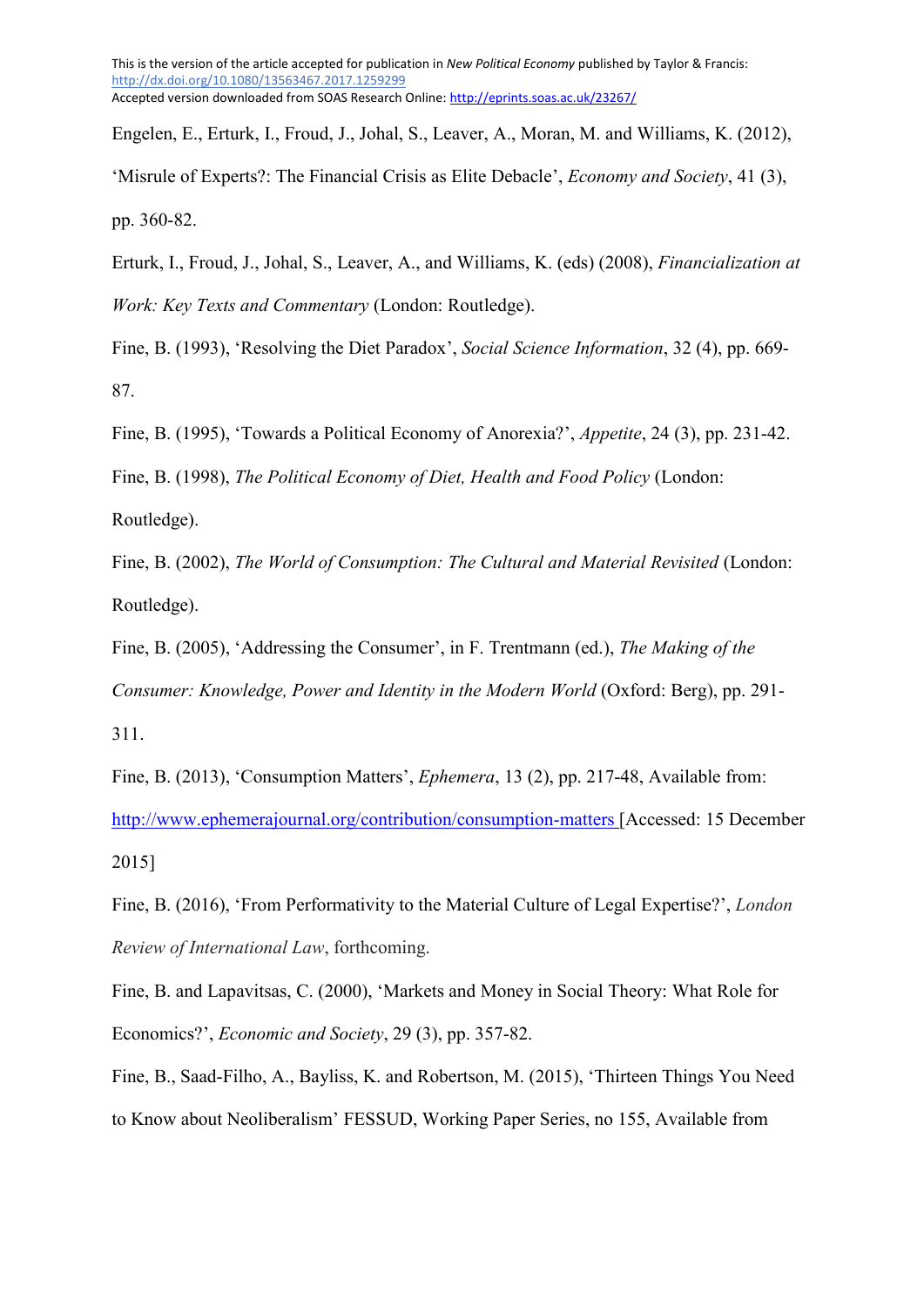[http://fessud.eu/wp-content/uploads/2015/03/13-Things-you-need-to-know-about-](http://fessud.eu/wp-content/uploads/2015/03/13-Things-you-need-to-know-about-Neoliberalism-working-paper155.pdf)

[Neoliberalism-working-paper155.pdf](http://fessud.eu/wp-content/uploads/2015/03/13-Things-you-need-to-know-about-Neoliberalism-working-paper155.pdf) [Accessed 30 September 2016].

Finlayson, A. (2009), "Financialisation, Financial Literacy and Asset-Based Welfare", *British Journal of Politics and International Relations*, 11 (3), pp. 400-21.

Fischler, C. (1980), "Food Habits, Social Change, and the Nature/Culture Dilemma," *Social Science Information*, 19 (6), pp. 937-53.

Fischler, C. (1988), "Food, Self, and Identity," *Social Science Information*, 27 (2), pp. 275-92.

Gabor, D. and Brooks, S. (this issue), "Financial Inclusion", *New Political Economy*,

forthcoming.

Haiven, M. (2014), *Cultures of Financialization: Fictitious Capital in Popular Culture and Everyday Life* (Basingstoke: Palgrave MacMillan).

Haldane, A. (2009), "Rethinking the Financial Network", presented at the Financial Student Association, 28 April, Available from:

<http://www.bankofengland.co.uk/publications/speeches/2009/speech386.pdf> [Accessed: 15

December 2015]

Haldane, A. (2010), 'The \$100 Billion Question', presented at the Institute of Regulation and Risk, Hong Kong, 30 March. Available from: <http://www.bis.org/review/r100406d.pdf>

[Accessed: 2 October 2016]

Haldane, A. (2012), 'The Dog and the Frisbee', speech given at the Federal Reserve Bank of Kansas City"s 36th economic policy symposium, "The Changing Policy Landscape", Jackson Hole, Wyoming, 31 August, Available from:

<http://www.bankofengland.co.uk/publications/Documents/speeches/2012/speech596.pdf>

[Accessed: 15 December 2015]

Happer, C. (this issue), "Financialisation, Media and Social Change", *New Political Economy*, forthcoming.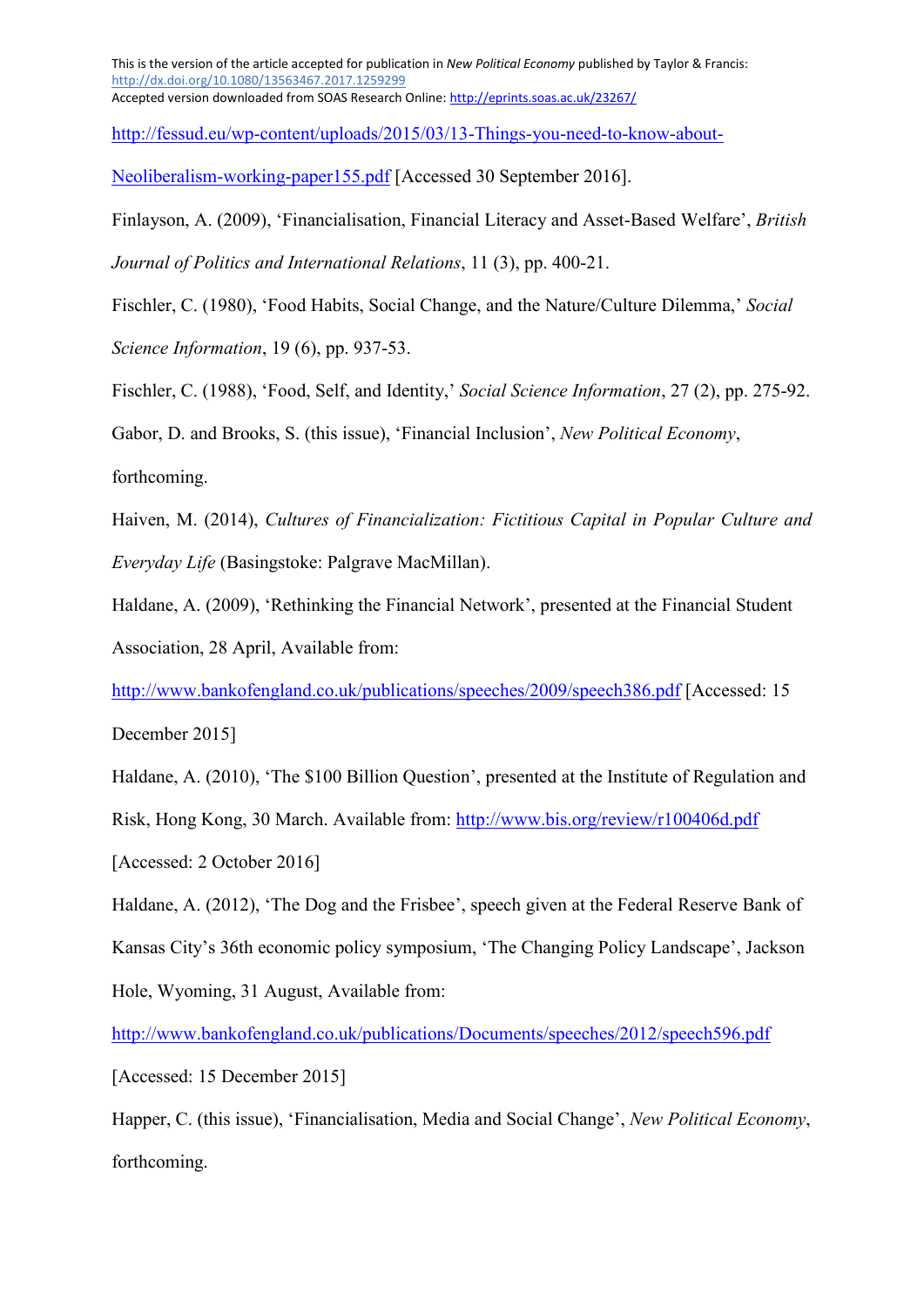Haug, W. (1986), *Critique of Commodity Aesthetics: Appearance, Sexuality and Advertising in Capitalist Society* (London: Polity Press).

Isakson, S. (2014), "Food and Finance: The Financial Transformation of Agro-Food Supply Chains", *Journal of Peasant Studies*, 41 (5), pp. pp. 749-75.

Jessop, B. (2015), "Neoliberalism, Finance-Dominated Accumulation and Enduring

Austerity: A Cultural Political Economy Perspective', in K. Farnsworth and K. Irving (eds)

*Social Policy in Times of Austerity: Towards a New International Political Economy of* 

*Welfare* (Bristol: Policy Press).

Johal, S., Moran, M. and Williams, K. (2014), "Power, Politics and the City of London after the Great Financial Crisis", *Government and Opposition*, 49 (3), pp. 400-25.

Karacimen, E. (2014), "Dynamics behind the Rise in Household Debt in Advanced Capitalist

Countries: An Overview", FESSUD, Working Paper Series, no 9, Available from:

[http://fessud.eu/wp-content/uploads/2013/04/Dynamics-behind-the-Rise-in-Household-Debt-](http://fessud.eu/wp-content/uploads/2013/04/Dynamics-behind-the-Rise-in-Household-Debt-FESSUD-Working-Paper-09-1.pdf)

[FESSUD-Working-Paper-09-1.pdf](http://fessud.eu/wp-content/uploads/2013/04/Dynamics-behind-the-Rise-in-Household-Debt-FESSUD-Working-Paper-09-1.pdf) [Accessed: 15 December 2015]

King, M. (2016), *The End of Alchemy: Money, Banking and the Future of the Global*  Economy (London: Little Brown).

Konings, M. (2009), "Rethinking Neoliberalism and the Subprime Crisis: Beyond the Reregulation Agenda", *Competition and Change*, 13 (2), pp. 108-27.

Langley, P. (2007), "Uncertain Subjects of Anglo-American Financialization", *Cultural Critique*, 65 (Fall), pp. 67-91.

Langley, P. (2008), *The Everyday Life of Global Finance: Saving and Borrowing in Anglo-America* (Oxford: Oxford University Press).

Lapavitsas, C. (2003), *Social Foundations of Markets, Money and Credit* (London: Routledge).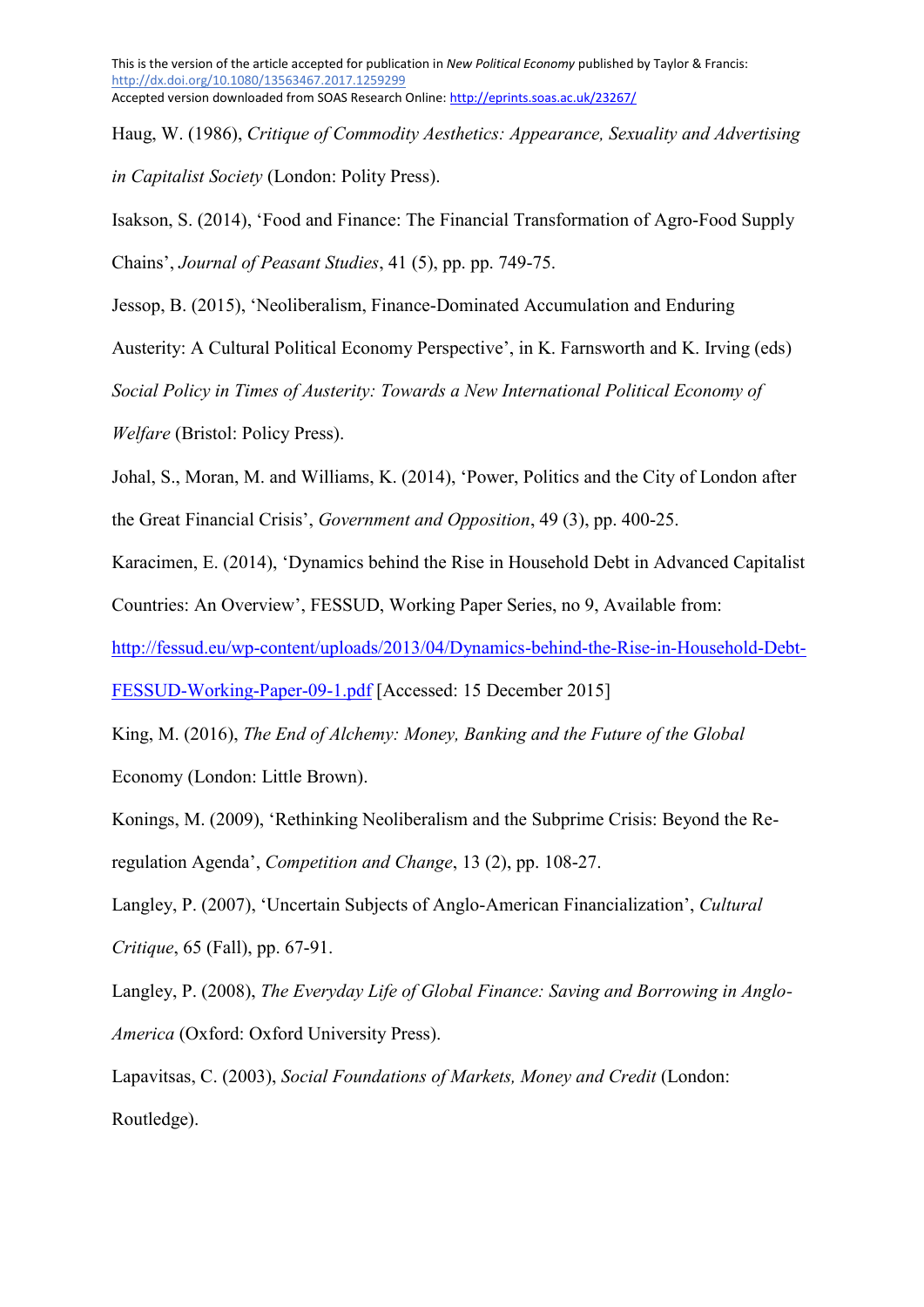MacKenzie, D. (2008), *An Engine, Not a Camera: How Financial Models Shape Markets* (Cambridge: MIT Press).

Mellor, M. (2016), *Debt or Democracy: Public Money for Sustainability and Social* Justice (London: Pluto).

Montgomerie, J. and Williams, K. (2009), "Financialised Capitalism: After the Crisis and Beyond Neoliberalism", *Competition and Change*, 13 (2), pp. 99-107.

Moran, M. and A. Payne (2014), "Introduction: Neglecting, [Rediscovering](http://journals.cambridge.org.ezproxy.soas.ac.uk/action/displayAbstract?fromPage=online&aid=9268503&fulltextType=RA&fileId=S0017257X14000013) and Thinking

Again about Power in [Finance](http://journals.cambridge.org.ezproxy.soas.ac.uk/action/displayAbstract?fromPage=online&aid=9268503&fulltextType=RA&fileId=S0017257X14000013)", *Government and Opposition*, 49 (3), pp. 331-41.

Payne, C. (2012), *The Consumer, Credit and Debt: Governing the Modern Economy*

(London: Routledge).

Robertson, M. (this issue), "(De)constructing the Financialised Culture of Owner-Occupation in the UK, with the Aid of the 10Cs", *New Political Economy*, forthcoming.

Santos, A. (this issue), "Cultivating the Self-Reliant and Responsible Individual: The Material Culture of Financial Literacy", *New Political Economy*, forthcoming.

Santos, A. and Costa, V. (2013), "Financial Literacy and Consumer Protection in the Midst of Financial Crisis: Underlying Presuppositions and Alternative Approaches', mimeo.

Svetlova, E. (2012), "On the Performative Power of Financial Models", *Economy and Society*, 41 (3), pp. 418-34.

Thompson, G. (2010), "The Global Regulatory Consequences of an Irrational Crisis:

Examining "Animal Spirits" and "Excessive Exuberances", *Globalizations*, 7 (1-2), pp. 87- 103.

Zelizer, V. (1994), *The Social Meaning of Money* (New York: Basic Books).

Zelizer, V. (1996), "Payments and Social Ties", *Sociological Forum*, 11 (3), pp. 481-95.

Zelizer, V. (1998), "The Proliferation of Social Currencies", in M. Callon (ed.), *The Laws of the Market*, (Oxford: Blackwell).